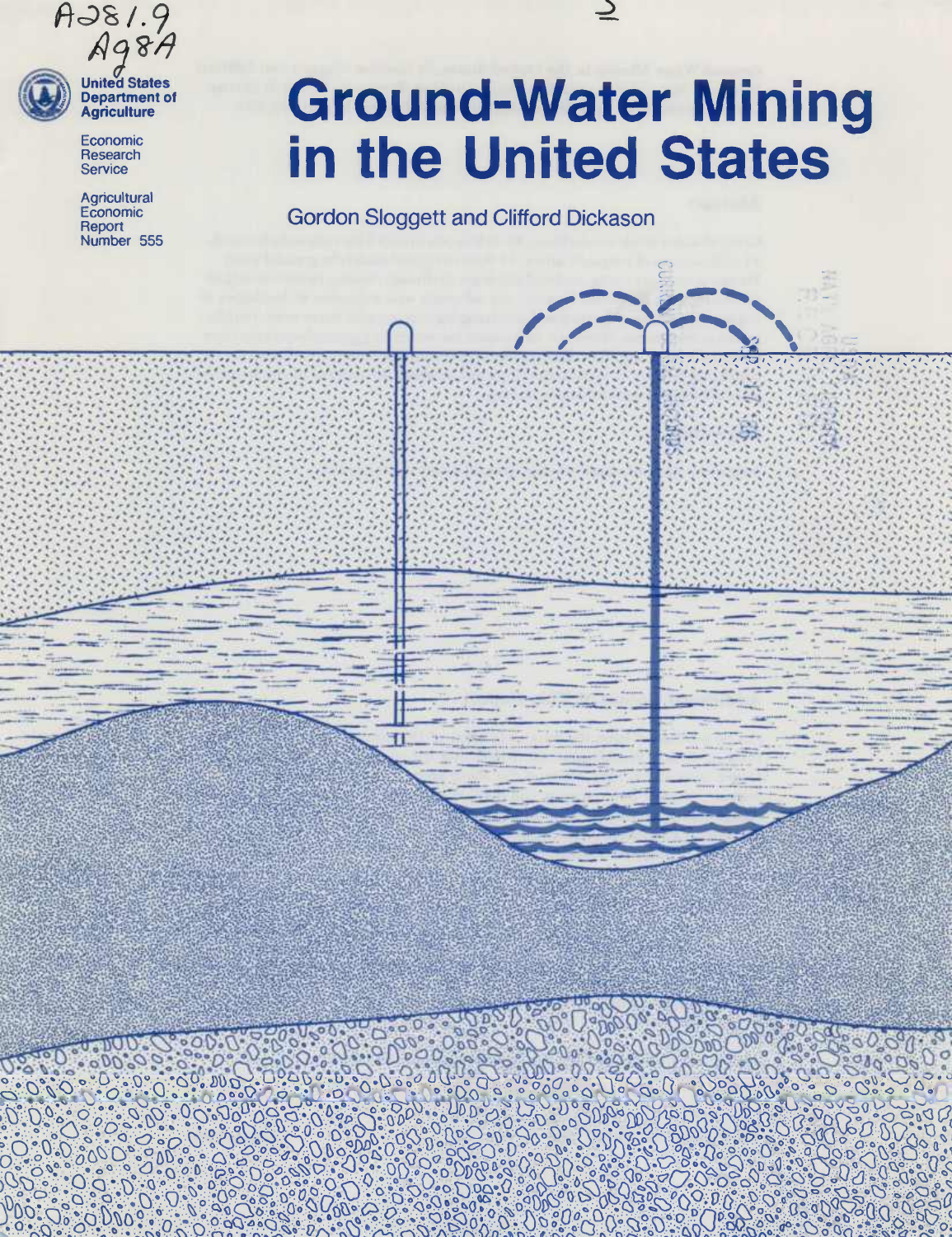**Ground-Water Mining in the United States,** by Gordon Sloggett and Clifford Dickason, Natural Resource Economics Division, Economic Research Service, U.S. Department of Agriculture. Agricultural Economic Report No. 555.

# **Abstract**

Ground-water levels are declining from 6 inches to over 5 feet annually beneath  $\overline{14}$  million acres of irrigated land in 11 States irrigated mainly by ground water. Pumping costs are rising, and well yields are declining, causing farmers to adjust their irrigation practices. Farmers are adopting new irrigation technologies to improve irrigation efficiency and are changing to crops with lower water requirements in some areas. However, techniques for conserving ground water may not extend the life of aquifers. State and local governments have passed laws severely restricting further irrigation development in about 45 percent of the irrigated area affected by ground-water mining.

# **Keywords**

Irrigation, ground-water mining, ground-water management

# **Additional Copies of This Report...**

can be purchased from the Superintendent of Documents, U.S. Government Printing Office, Washington, DC 20402. Ask for *Ground-Water Mining in the United States* (AER-555). Write to the above address for price and ordering instructions. For faster service, call the GPO order desk at (202) 783-3238 and charge your purchase to your VISA, Choice, MasterCard, or GPO Deposit Account. A 25-percent bulk discount is available on orders of 100 or more copies shipped to a single address. Please add 25 percent extra for postage for shipments to foreign addresses.

Microfiche copies (\$5.95 each) can be purchased from the Identification Section, National Technical Information Service, 5285 Port Royal Road, Springfield, VA *22161. Ask ÍOT Ground-Water Mining in the UnitedStates* (AER-555). Enclose check or money order, payable to NTIS. For faster service, call NTIS at (703) 487-4650 and charge your purchase to your VISA, MasterCard, American Express, or NTIS Deposit Account. NTIS will ship rush orders within 24 hours for an extra \$10; call 800-336-4700.

The Economic Research Service has no copies for free mailing.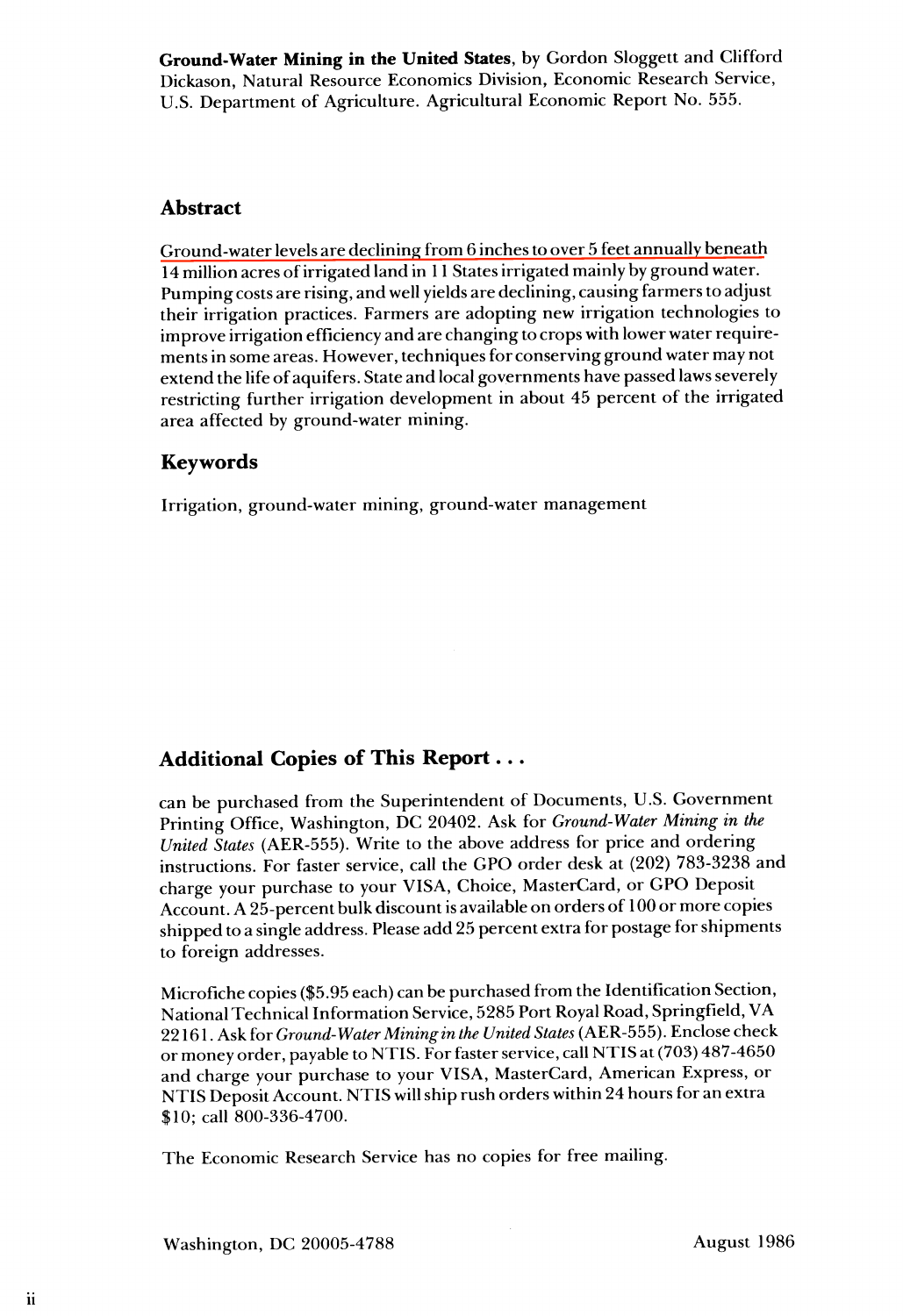# **Contents**

|                                  | $\overline{2}$                   |
|----------------------------------|----------------------------------|
| Pumping Lift and Rate of Decline | $\overline{2}$<br>$\overline{2}$ |
|                                  | $\overline{2}$                   |
|                                  | 3                                |
|                                  | 3                                |
|                                  | $\overline{4}$                   |
|                                  | $\overline{5}$                   |
|                                  | - 6                              |
|                                  | 6                                |
|                                  | 8                                |
|                                  | 9                                |
|                                  |                                  |
|                                  |                                  |
|                                  | 12                               |
|                                  |                                  |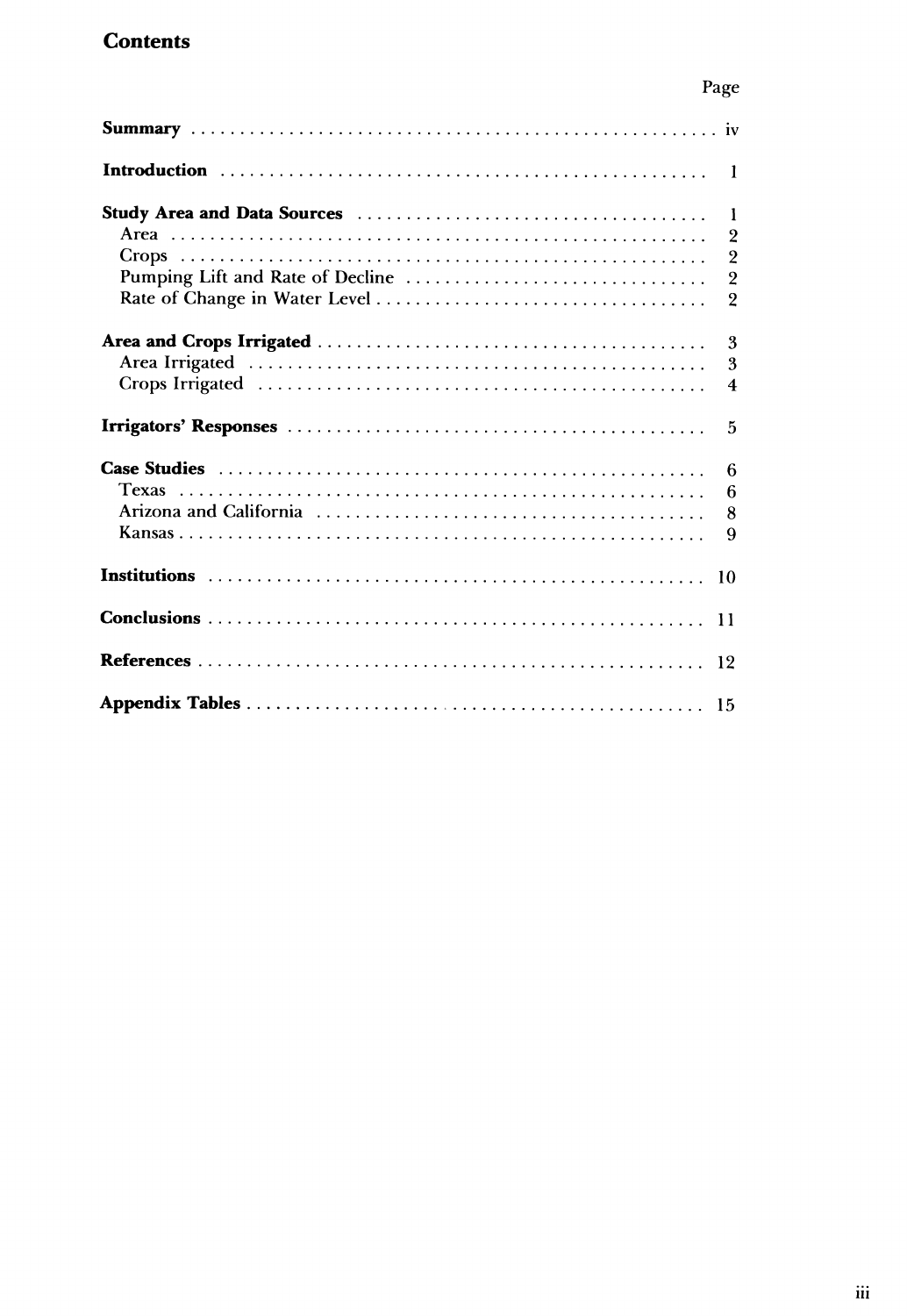# **Summary**

Ground-water levels are declining from 6 inches to over 5 feet annually beneath more than 14 million acres of irrigated land in 11 States irrigated mainly by ground water. Irrigators face three adverse effects as ground-water levels decline:  $(1)$  their pumping costs increase, (2) well yields decline, and (3) pumping efficiency decreases. The combination of these factors eventually will economically exhaust the ground-water resource. Producers of rice, grain sorghum, and grapes will be most affected in areas of ground-water decline.

In the Texas High Plains, an early ground-water irrigated area, the area irrigated with ground water has decreased by about 2 million acres since the midseventies, due pardy to declines in the water level. Other areas with more ground-water resources and a shorter history ofirrigation have not yet experienced a decrease in area irrigated. Studies in some of those areas indicate that significant declines in ground-water levels will not occur in this century.

Research on individual farmers' responses to declining water levels in Kansas, Arizona, and California concludes that improved irrigation equipment and procedures could overcome some of the adverse effects of the decline in groundwater levels. In these States, small changes in commodity prices affected individual farmers' decisions about irrigation more than did declining ground-water levels. Adoption of improved irrigation techniques did not decrease the amount of water used, butit did allow farmers to irrigate a larger area, according to a study of the Texas High Plains.

Most State and local governments have already passed laws directed at problems associated with declining ground-water levels. Only Arkansas and California have no specific ground-water legislation. Nine States exert some control, and the legislation in six of those States has stopped or severely reduced new ground-water irrigation in problem areas.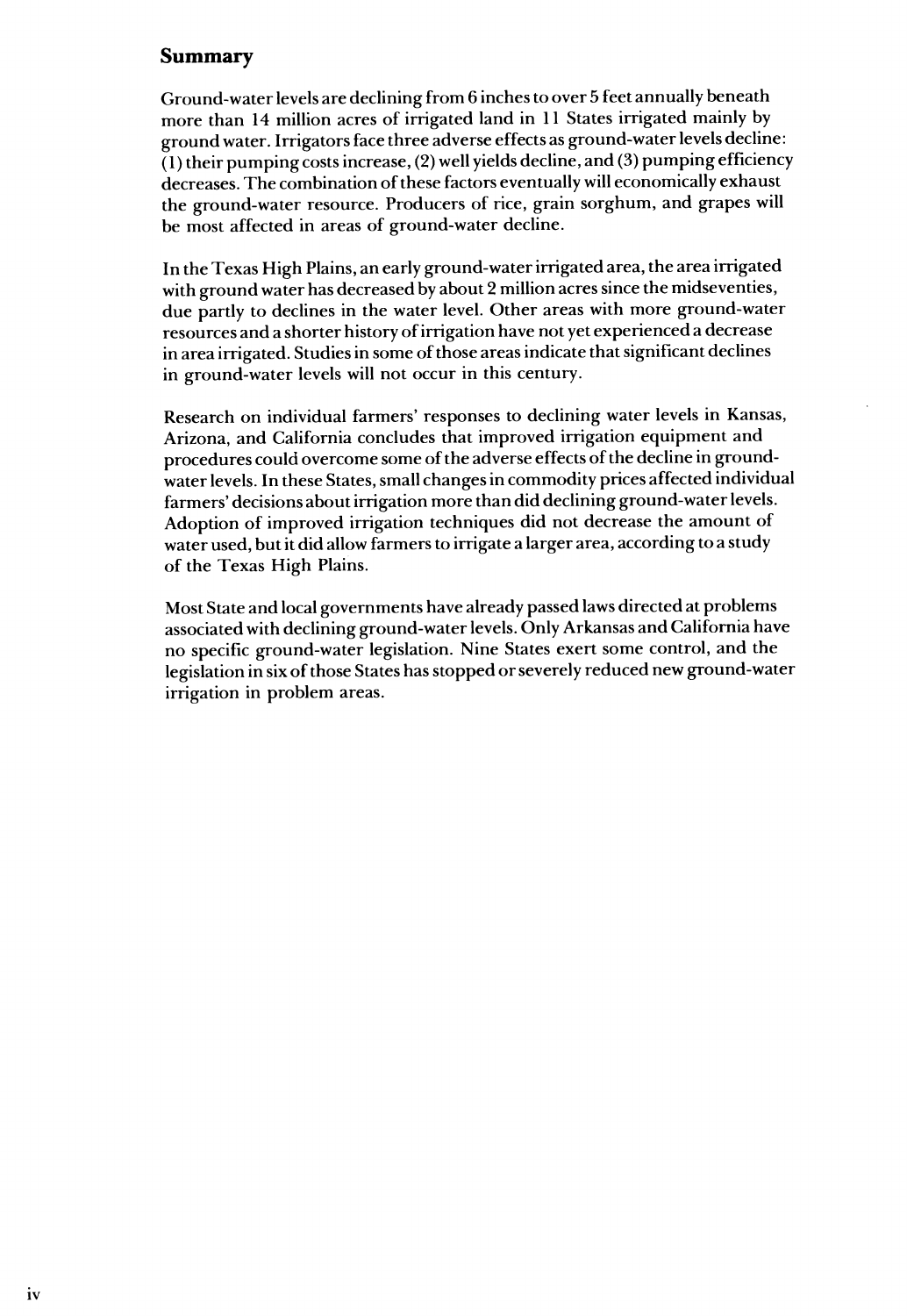# **Ground-Water Mining in the United States**

# **Gordon Sloggett and Clifford Dickason\***

#### **Introduction**

Water for irrigation in the United States comes from two sources: surface water and ground water. Surface water fills lakes, rivers, streams, and reservoirs, and is annually replenished by melting snow, rainfall, and seepage from ground water. Ground water occurs in aquifers and is also replenished by melting snow and rainfall, but much more slowly than is surface water. Ground water, accumulated over millions of years, was not withdrawn in significant quantities until the development of high-volume turbine pumps about 50 years ago. Ground water is being removed more rapidly than it is being replenished in several areas of the United States.

Land irrigated from ground water was estimated at 32.3 million acres in 1977 and reached 36.4 million acres by 1983 *(6). ^* However, ground-water levels were estimated to be in chronic decline under about 15 million ofthose acres in 1977 *(8).* Since 1977, irrigation has significantly increased, and more information has become available on ground-water mining in some of the major areas of ground-water decline. Thisreport makes new estimates of the area, extent, and possible consequences of chronic ground-water decline.

This report defines regions of ground-water mining, including areas and crops irrigated, rates of groundwater decline, and pumping lifts. It reports results of a more detailed analysis of the probable impact of declining water levels for selected mining areas with respect to higher pumping costs, reduced well yields, adoption of irrigation technology, and institutional restraints on ground-water use. These findings are then related to their possible impacts on irrigated agriculture and U.S. agricultural production.

#### **Study Area and Data Sources**

The U.S. Geological Survey (USGS) has identified major areas of chronic ground-water decline in 11 States (see figure). Each of these States irrigates more than 500,000 acres from ground water; together they account for 85 percent of the total area irrigated with ground water *(6).* Oregon and Washington have several small (a few thousand acres) isolated pockets of groundwater decline, but they are not included in this report.

Data sources for this report include the U.S. Department of Agriculture (USDA), USGS, the *1982 Census ofAgriculture (9),* agricultural experiment stations, State and local water agencies, and personal communications with State irrigation specialists and hydrologists. We estimated four items for the areas of ground-water decline in each of the 11 States: area irrigated, crops irrigated, pumping lift, and annual rate of decline. Except for crop data from the census, a consistent national data series is not available for estimating the other data items. Some, but not all, of the States periodically collect information for the necessary data items.





<sup>\*</sup>Sloggett and Dickason are agricultural economists with the Natural Resource Economics Division, Economic Research Service, U.S. Department of Agriculture, in Stillwater, OK, and Washington, DC, respectively.

 $^{\rm I}$ Italicized numbers in parentheses refer to items in the references at the end of this report.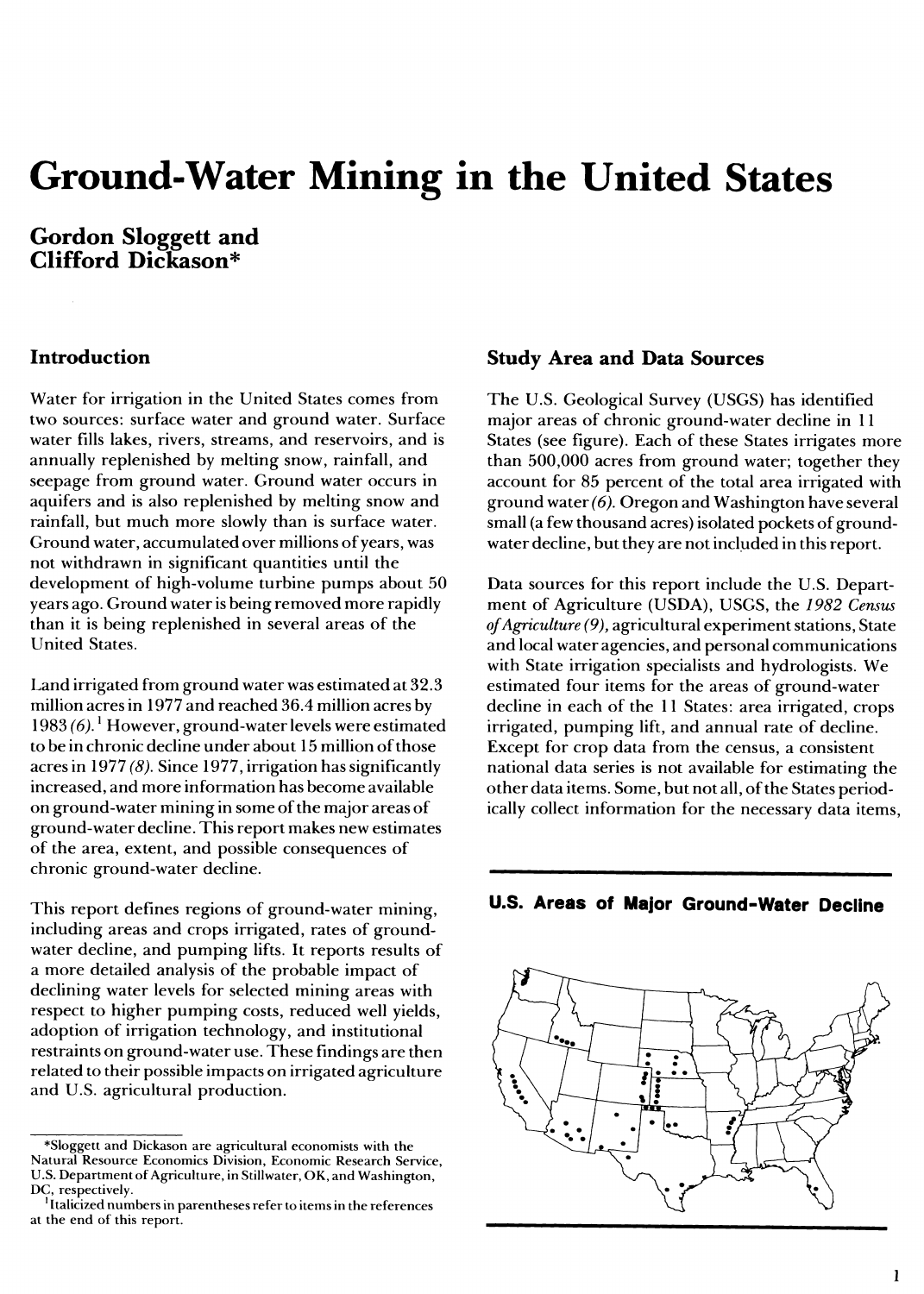but they do not do so uniformly with respect to years or items. Thus, a time series analysis of the groundwater mining problem comparing data from the 1977 report with these latest data is not possible.

#### **Area**

Because of difficulties in defining areas with a smaller rate of decline, we included only areas where the average annual rate of decline exceeds 6 inches per year. The process of estimating the land irrigated in ground-water mining areas differed considerably among the States. For example, nearly all the groundwater irrigated areas in the Texas and Oklahoma panhandles, eastern Colorado, and western Kansas have declining water levels. The area affected by ground-water mining in these places approximatesthe area irrigated with ground water. However, in some parts of Nebraska and California, surface water and ground water are intermingled, resulting in fluctuating and sometimes rising ground-water levels. In other parts of those two States, ground-water levels appear stable. Thus, in California and Nebraska, estimates of the area irrigated with ground water are not a good proxy for the area of ground-water mining. An irrigation specialist was able to estimate the area of decline in California for this report *(12c)}* We were able to estimate the areas of mining in Nebraska with the aid of several maps outlining areas of water level decline and the location of irrigation wells.

The above examples indicate the variety of methods used to estimate the area of ground-water mining in the 11 States. They also illustrate the difficulties one would experience in attempting a time series analysis ofchanges with these data in the ground-water mining area that incorporates all 11 States.

#### **Crops**

Irrigated crop data were not generally available forjust the mining areas. However, the 1982 Census of Agricul*ture* provides estimates of irrigated crop acreage by county (9). We assumed that irrigated crops are distributed evenly within a county, regardless of the decline in water level. This assumption is accurate where ground-water levels are falling in an entire groundwater irrigated area, such as in western Kansas and the Texas and Oklahoma panhandles. However, in areas with only some decline in ground-water level or where surface water is also used for irrigation, the assumed crop distribution data may be subject to error.

#### **Pumping Lift and Rate of Decline**

Pumping lift is the static water level distance plus drawdown. Static water level in a well is the distance from ground level to water level when no water is being pumped. Drawdown is the difference between static water level and the water level in the well when it is being pumped. Measurements of static water level are taken annually by USGS and by State and local water agencies. Pumping lift varies among and within the ground-water mining areas because of differences in static water levels and in drawdown. Drawdown may vary because of differences in the water-bearing material (aquifer), well design, pumping rate, and other technical factors. Drawdown data are not generally available, but hydrologists indicated that an increase of 10 percent in the static water level is a reasonable estimate for drawdown.

We used annual changes in static water levels to estimate rates of decline. We used many data sources for these estimates, but employed data for the most recent 5-year period (when available) to estimate the annual rate of decline. Variations in decline rates between years and within mining areas are commonplace. Rates of decline vary with annual rainfall. In wet years, irrigation requirements are usually less and more water is available to recharge the aquifer (but not enough to overcome the long-term decline). The opposite is true, of course, for dry years. Rates of decline also vary within an area for several other reasons, including density of irrigation wells, structure of the aquifer, the ability of surface water to penetrate the aquifer (which affects the recharge rate), and different water requirements among the crops irrigated.

We calculated an average pumping lift and annual rate ofdecline for each study area (app. tables 1-22). Table <sup>1</sup> summarizes these estimates by State. Pumping lifts and annual rates of decline differ significantly within an area. However, because finding and presenting such detail for this report are extremely difficult, using an average for each area is an appropriate means of comparing ground-water mining areas.

#### **Rate of Change in Water Level**

Good records of annual measurements of water level over an extended period are not available for most areas of ground-water mining. However, two ground-water management districts in the Texas High Plains have had a water-level measurement program since the fifties *(20c, 20e).* These data provide some insight into the rate of decline over time. Studies of 10-year moving averages indicate that the average annual rate of decline has been reduced by about 0.5 foot since the fifties in the southern Texas High Plains. By the same criterion.

 $2$ Several references (10-20) are listed under each of the 11 States discussed in this report. These references are cited direcdy where used in the text, for example, 12c. Some of the references listed under the States are not cited direcdy, but rather are cited as a group as a source for data used in the appendix.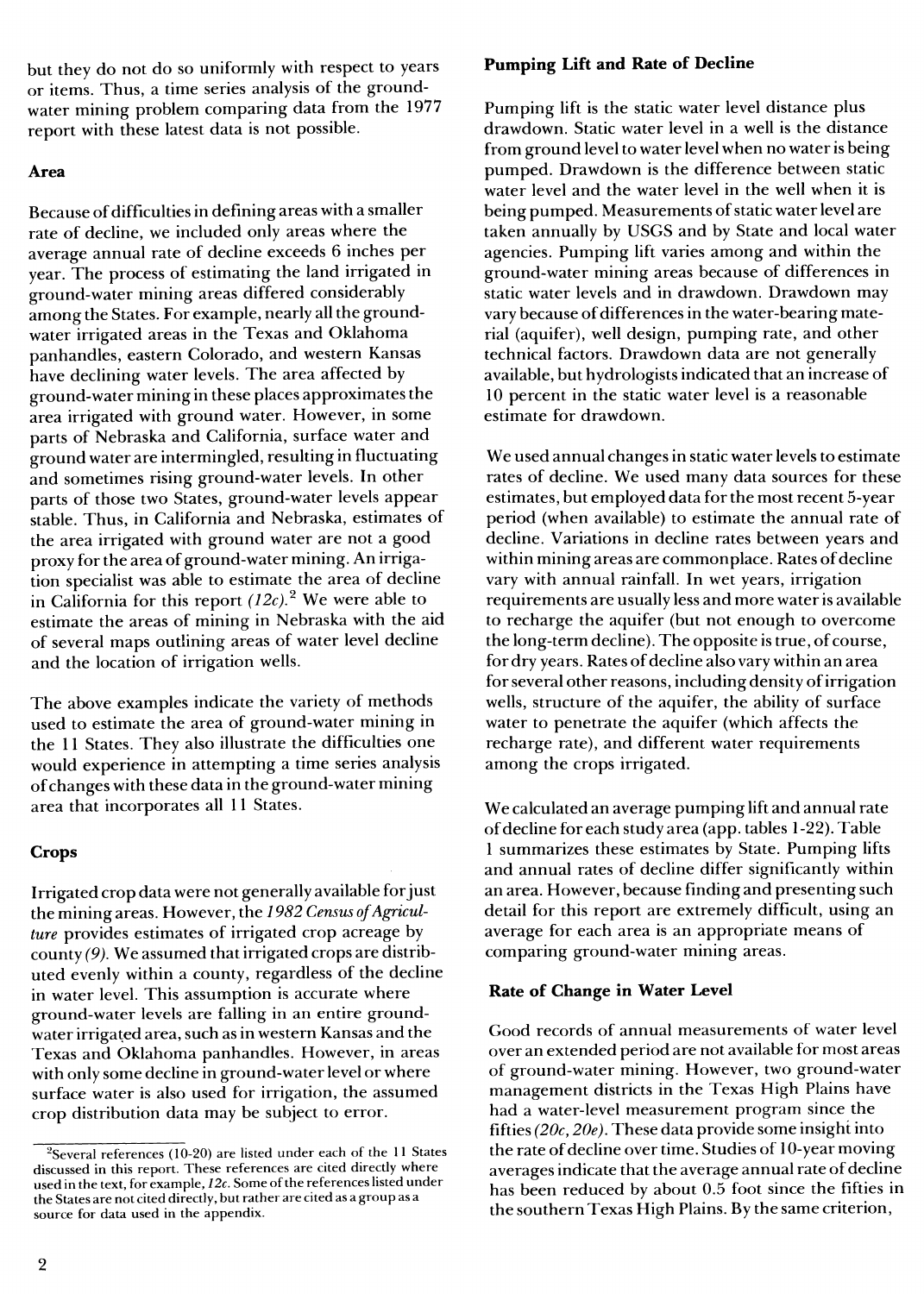the annual rate of decline has been reduced by about 0.75 foot in the northern Texas High Plains. The current 10-year average annual rate of decline is about 2 feetin the northern High Plains and 1.25 feet in the southern High Plains.

Several reasons for the lower rate of decline in recent years are possible: (1) well yields have declined along with declining water levels, reducing the amount of water that may be pumped in a given period; (2) farmers have become more efficient irrigators by adopting more efficient irrigation techniques with existing technology or by shifting to more efficient technology, thus reducing water application rates; (3) crops with lower water requirements are being substi-

#### **Table 1—Lift and rate ofdecline for areas of ground-water decline in major ground-water irrigated States^**

| <b>State</b>      | Average pumping<br>lift | Average annual rate<br>of decline |
|-------------------|-------------------------|-----------------------------------|
|                   |                         | Feet <sup>2</sup>                 |
| Arizona           | 75-535                  | $2.0 - 3.0$                       |
| Arkansas          | 50-120                  | $.5 - 1.3$                        |
| California        | 100-260                 | $.5 - 3.5$                        |
| Colorado          | 175-275                 | 2.0                               |
| Florida           | 250                     | 2.5                               |
| Idaho             | 200-375                 | $1.1 - 5.0$                       |
| Kansas            | 190-275                 | $1.0 - 4.0$                       |
| Nebraska          | 25-250                  | $.5 - 2.0$                        |
| <b>New Mexico</b> | 100-200                 | $1.0 - 2.5$                       |
| Oklahoma          | 100-275                 | $1.0 - 2.5$                       |
| <b>Texas</b>      | 50-300                  | $1.0 - 4.0$                       |

'See appendix tables 1-22.

<sup>2</sup>The amount of lift and the annual rate of decline are the ranges of averages in the States. These figures do not indicate that the State average is between the two rates.

tuted for crops with higher water requirements; and  $(4)$  the amount of irrigated land is declining because of economic exhaustion of the aquifer in some areas. Much higher energy prices have had a major impact on items (2) and (4). All the above have occurred in the Texas High Plains, butit was not possible in this report to analyze which item has most reduced the rate of decline.

Although sufficient data on long-term annual water levels are not available in most other ground-water mining areas, the rate of decline will probably diminish in some of those areas because many of the conditions existing in the Texas High Plains are characteristic of other mining areas.

# **Area and Crops Irrigated**

A discussion of the area and the crops irrigated in areas of ground-water decline will help put the problem of ground-water mining in perspective.

## **Area Irrigated**

Table 2 summarizes ground-water mining areas irrigated in the 11 major ground-water irrigated States. The 31 million acres irrigated with ground water in those States represented 85 percent of all land irrigated with ground water in the United States in 1983 *(6).* Ground-water levels were declining beneath 14 million ofthose acres. The appendix tables show ground-water mining areas, acres irrigated, crops irrigated, average feet oflift, and average annual decline in each area of each State in the study.

| Table 2-Area irrigated with declining ground-water supplies in 11 major ground-water irrigated States <sup>1</sup> |  |  |  |  |
|--------------------------------------------------------------------------------------------------------------------|--|--|--|--|
|--------------------------------------------------------------------------------------------------------------------|--|--|--|--|

|                   |        | --                                | . .     | v<br>$\bullet$                         |                         |
|-------------------|--------|-----------------------------------|---------|----------------------------------------|-------------------------|
| <b>State</b>      |        | Total ground-<br>water irrigation |         | Decline area<br>irrigated <sup>2</sup> | Percentage of 1983 area |
|                   | 1977   | 1983                              | 1977    | 1983                                   | irrigated (col $4/2$ )  |
|                   |        | $-1,000 \, \textit{acres}$        | Percent |                                        |                         |
| Arizona           | 940    | 938                               | 3       | 606                                    | 65                      |
| <b>Arkansas</b>   | 1,400  | 2,337                             | 3       | 425                                    | 18                      |
| California        | 4,388  | 4,265                             | 3       | 2,068                                  | 48                      |
| Colorado          | 1.650  | 1,660                             | 570     | 590                                    | 36                      |
| Florida           | 1,076  | 1,610                             |         | 250                                    | 16                      |
| Idaho             | 1,149  | 1,450                             |         | 223                                    | 15                      |
| Kansas            | 3,083  | 3,504                             | 1,950   | 2,180                                  | 62                      |
| Nebraska          | 5,855  | 7,025                             | 1.842   | 2,039 <sup>4</sup>                     | 29                      |
| <b>New Mexico</b> | 760    | 805                               | 560     | 560                                    | 70                      |
| Oklahoma          | 730    | 645                               | 507     | 523                                    | 81                      |
| <b>Texas</b>      | 7,846  | 6.685                             | 6,425   | $4,565^4$                              | 73                      |
| Total             | 28,877 | 30,924                            |         | 14.029                                 | 45                      |

Total ground-water area irrigated was estimated for 1977 and 1983 *(6).* Decline area irrigated was estimated from data for the latest year available (see app. tables).

 $^{2}$ Only areas experiencing at least a 6-inch average annual decline are included in these estimates.

 ${}^{3}$ Data insufficient to make time series comparisons.

^Data are for 1984.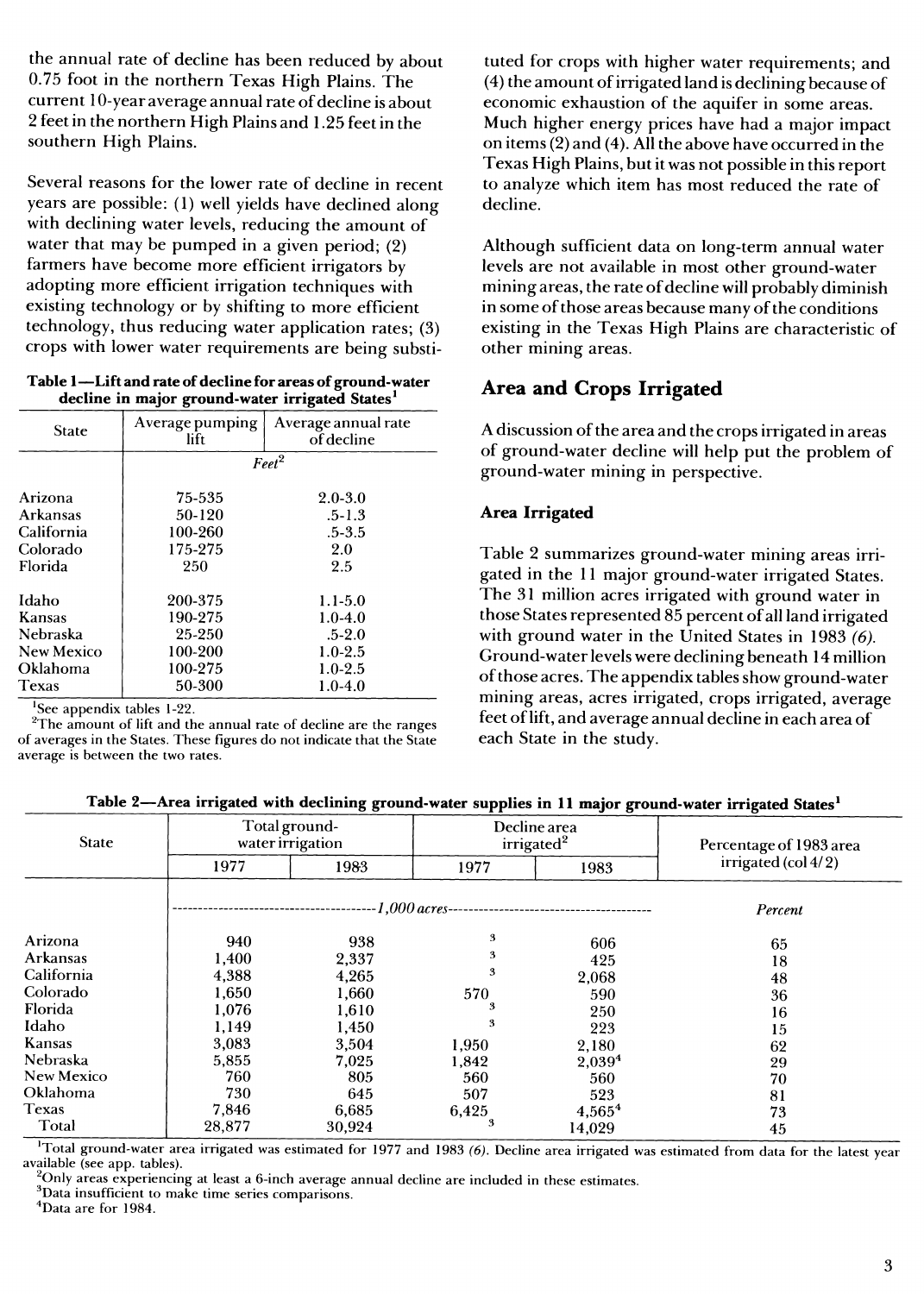Table 2 presents data from an earlier study of groundwater mining for comparison purposes *(8).* Data deficiencies do not allow for a time series analysis of data from the mining areas. However, some data for the Great Plains States were of high enough quality to indicate the degree of change in the area of groundwater decline. The area irrigated with ground water in the 11-State study area increased from 28.9 million acres to 30.9 million acres between 1977 and 1983, and the area of decline increased in all States, except Texas, with sufficient data to estimate that change. The area of ground-water decline in Texas was nearly 2 million acres less in 1984 than in 1977. The economic exhaustion of parts of the aquifer was the main reason for the decline in irrigated acres. A combination of factors, including increased pumping lifts, reduced well yields, increasing energy prices, and low commodity prices, led to the economic exhaustion. Although other States face similar conditions, Texas relies more than any other State on natural gas for pumping, and the price ofnatural gas has risen much faster than that for other types of energy. Texas also began extensive use of ground water for irrigation earlier than other Plains States and started out with less ground water in storage.

Conditions which economically exhaust the aquifers apparently do not exist in other Great Plains States because they have increased ground-water irrigation and area of decline since the late seventies. However, the aquifer in the Great Plains is essentially finite, so that trend cannot continue indefinitely. A recent study ofirrigation in the area indicates a probable decline in ground-water irrigation in all ofthe Great Plains States, except Nebraska, by 2020 *(2).* The aquifer in Nebraska is extensive, with large well yields, modest pumping lifts, and slowly declining water levels, compared with those in other Plains States. California is currently transferring surface water into some of its areas of ground-water decline, and the Central Arizona Project, when complete, will transfer surface water to areas of ground-water decline in Arizona. Texas and Oklahoma have studied surface water transfer projects, but have no plans to implement them. The impact of declining water levels will be lessened by the use of surface water transfers, whereas areas of decline without such transfers must look for other alternatives to deal with the problems created by reduced ground-water irrigation.

The water level in over 50 percent of the area irrigated with ground water in Arizona, Kansas, New Mexico, Oklahoma, and Texas is declining; almost 50 percent in California is declining (table 2). Even more significant, the water level of45 percent of all ground-water irrigated land is declining. Although this problem is serious, one should put it into national perspective with respect to agricultural production by comparing the acres and crops grown in the ground-water mining areas with total U.S. crop production.

To appreciate more fully the contribution of agricultural production from ground-water mining areas, one should ask: What if production on all irrigated land in the ground-water mining areas were to cease? Total sales from irrigated farms in 1982 represented 30 percent of all farm sales reported by the *1982 Census ofAgriculture (9).* The census reported about 50 million acres of irrigated land in 1982. The 14 million acres affected by ground-water decline would have been 28 percent of total irrigated land. If one assumed, rather unrealistically, homogeneous sales from all irrigated acres, total farm sales would decline by 8.4 percent  $(0.28 \times 0.30)$ , if the entire mining area were to cease production. However, there are two major problems with this "what if" question and answer. First, production will not cease when the water runs out, except in the desert. Dryland production will continue in many mining areas. Second, the value of production from an irrigated acre of grapes in California differs dramatically from the value of production from an irrigated acre of grain sorghum in the High Plains of Texas. Thus, to better comprehend the potential impact of ground-water decline on agricultural production, one must consider the crops affected.

The impact of ground-water decline on some crops (cotton, 22 percent; citrus, 15 percent; grapes, 33 percent; grain sorghum, 16 percent; and rice, 13 percent) would be more significant than on others (table 3). However, the size of the impact on any one crop would depend on available alternatives when farmers decide to discontinue irrigation. Alternatives are to grow the same crop under dryland conditions, to shift to a crop that can be grown with available natural moisture, or to go out of crop production. These decisions and their timing in the various areas of decline depend on economic conditions regarding

**Table 3—Crops harvested in the United States and in areas of ground-water decline\***

| Crop    | Total U.S.<br>acres harvested <sup>2</sup> decline areas | Decline area as<br>percentage of total<br>harvested in<br>acres harvested |                         |  |  |
|---------|----------------------------------------------------------|---------------------------------------------------------------------------|-------------------------|--|--|
|         | Million acres                                            |                                                                           | Percent                 |  |  |
| Alfalfa | 23.9                                                     | 0.9                                                                       | 4                       |  |  |
| Cotton  | 8.9                                                      | 2.0                                                                       | 22                      |  |  |
| Corn    | 77.9                                                     | 3.2                                                                       | $\overline{\mathbf{4}}$ |  |  |
| Citrus  | 1.3                                                      | $\cdot$                                                                   | 15                      |  |  |
| Grapes  | .9                                                       | .3                                                                        | 33                      |  |  |
| Grain   |                                                          |                                                                           |                         |  |  |
| sorghum | 13.4                                                     | 2.1                                                                       | 16                      |  |  |
| Peanuts | 1.2                                                      | .1                                                                        | 8                       |  |  |
| Rice    | 3.2                                                      | .4                                                                        | 13                      |  |  |
| Small   |                                                          |                                                                           |                         |  |  |
| grain   | 89.7                                                     | 2.8                                                                       | 3                       |  |  |
|         | <sup>1</sup> See footnote 1 table 9                      |                                                                           |                         |  |  |

See footnote 1, table 2.

^Source: *(7).*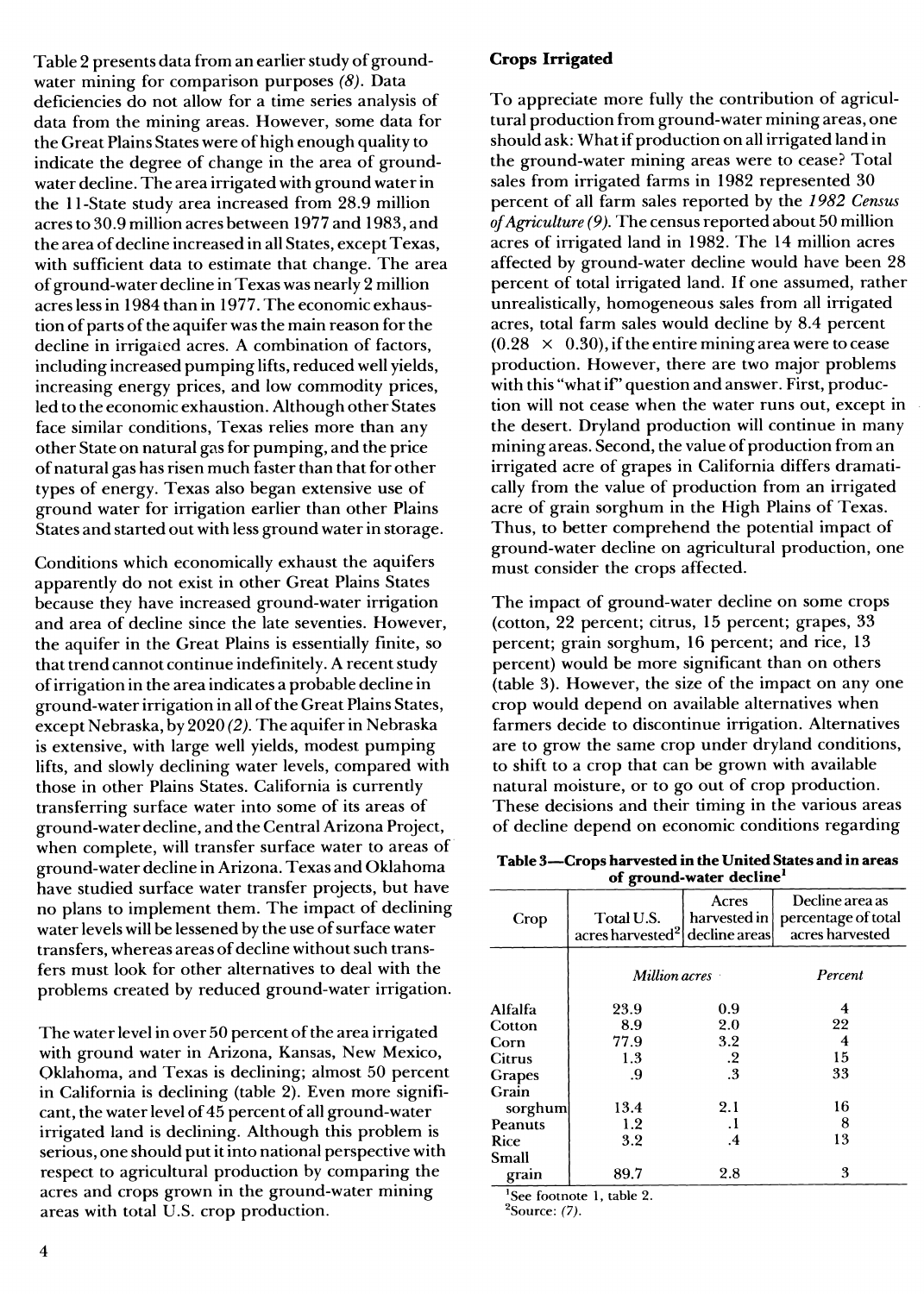the profitability of irrigation and the aquifer characteristics peculiar to the respective areas.

By assuming continued favorable economic conditions for irrigation in mining areas, one can estimate crop alternatives as well yields gradually decline and as irrigation begins to decline. Dryland corn is a feasible alternative to irrigated corn in much of Nebraska (table 4). Grain sorghum is a feasible alternative to irrigated cotton in much of Texas. Irrigated wheat would probably go to dryland wheat, except in Arizona and California. Nearly all the corn and alfalfa grown in groundwater irrigated States, except Nebraska, could not be grown without irrigation because rainfall is not sufficient for dryland production. Much of the acreage devoted to irrigated corn and alfalfa in Colorado, Kansas, New Mexico, Oklahoma, and Texas would probably be used for the dryland production of grain sorghum or wheat.

Almost no crops can be produced without irrigation in the desert areas of Arizona, California, and New Mexico. Rice in Arkansas and Texas, citrus in Florida, and grapes in California could not be grown profitably in their present locations without irrigation.

Again, if one assumes favorable economic conditions for irrigation, crop production will adjust gradually to declining ground-water levels. Adequate time exists to relocate the production of affected crops to areas that will support their production. For example, areas in California with adequate water supplies and climate could pick up any lost grape and citrus production. Rice production in Arkansas and Texas might transfer to other parts of those States or to other rice-producing States. Grain crop production could be transferred to other grain-producing areas. Predicting shifts in crop

production caused by declining ground-water levels requires a knowledge ofwhen, where, and which crops will shift and of the cost/price relationships at that time.

# **Irrigators' Responses**

This study focuses on what could happen to crop production should ground-water irrigation become unprofitable because of economic exhaustion of the aquifer. However, irrigators would probably make some adjustments prior to economic exhaustion as well yields and declining water levels slowly eroded their profits.

Declining water levels increase pumping lifts and reduce well yields which, in turn, boost pumping costs. People often suggest improving irrigation efficiency to reduce the amount of water pumped to overcome these problems. A recent survey of 956 randomly selected persons from 14 counties in six High Plains States shows that improved irrigation efficiency is the first choice (93 percent chose this alternative) among many alternative adjustments in response to potential ground-water depletion *(4).* That choice seems logical because it allows irrigators to use less water to maintain or perhaps to improve yields without reducing their irrigated acreage.

Application efficiency of irrigation systems can range from 40 to over 90 percent (table 5). Efficiency relates to the amount of water that must be applied to the field to satisfy the water requirements of crops. If the "ultimate" system were available, an irrigator would have to pump and apply only one acre-inch of water to supply the crop requirement. However, evaporation, tailwater runoff, seepage, and percolation of irrigation water below a crop's root zone all inhibit the "ultimate"

| <b>State</b>    | Alfalfa | Cotton | Corn              | <b>Citrus</b> | Grapes | Grain<br>sorghum | Peanuts | Rice | Small<br>grain | Other | Total  |
|-----------------|---------|--------|-------------------|---------------|--------|------------------|---------|------|----------------|-------|--------|
|                 |         |        |                   |               |        | $1,000$ acres    |         |      |                |       |        |
| Arizona         | 104     | 211    |                   |               |        | 57               |         |      | 180            | 54    | 606    |
| <b>Arkansas</b> |         | 3      |                   |               |        |                  |         | 261  |                | 161   | 425    |
| California      | 242     | 613    | 87                |               | 258    |                  |         |      | 295            | 573   | 2,068  |
| Colorado        | 44      |        | 315               |               | --     | 56               |         |      | 73             | 102   | 590    |
| Florida         | --      |        | $\hspace{0.05cm}$ | 200           |        |                  |         |      |                | 50    | 250    |
| Idaho           | 52      |        |                   |               |        |                  |         |      | 106            | 65    | 223    |
| Kansas          | 122     |        | 664               |               |        | 542              |         |      | 683            | 169   | 2,180  |
| Nebraska        | 64      |        | 1,456             |               |        | 123              |         |      | 44             | 352   | 2,039  |
| New             |         |        |                   |               |        |                  |         |      |                |       |        |
| Mexico          | 136     | 72     | 55                |               |        | 96               |         |      | 126            | 75    | 560    |
| Oklahoma        | 37      | 17     | 31                |               |        | 181              | 26      | --   | 213            | 18    | 523    |
| <b>Texas</b>    | 115     | 1,108  | 568               |               |        | 1,019            | 25      | 133  | 1,029          | 568   | 4,565  |
| Total           | 916     | 2,024  | 3,176             | 200           | 258    | 2,074            | 51      | 394  | 2,751          | 2,187 | 14.029 |

**Table 4—Crops irrigated in areas of ground-water decline in major ground-water irrigated States^**

— indicates no crop grown in decline area.

'See footnote 1, table 2.

Source: Appendix tables 1-22.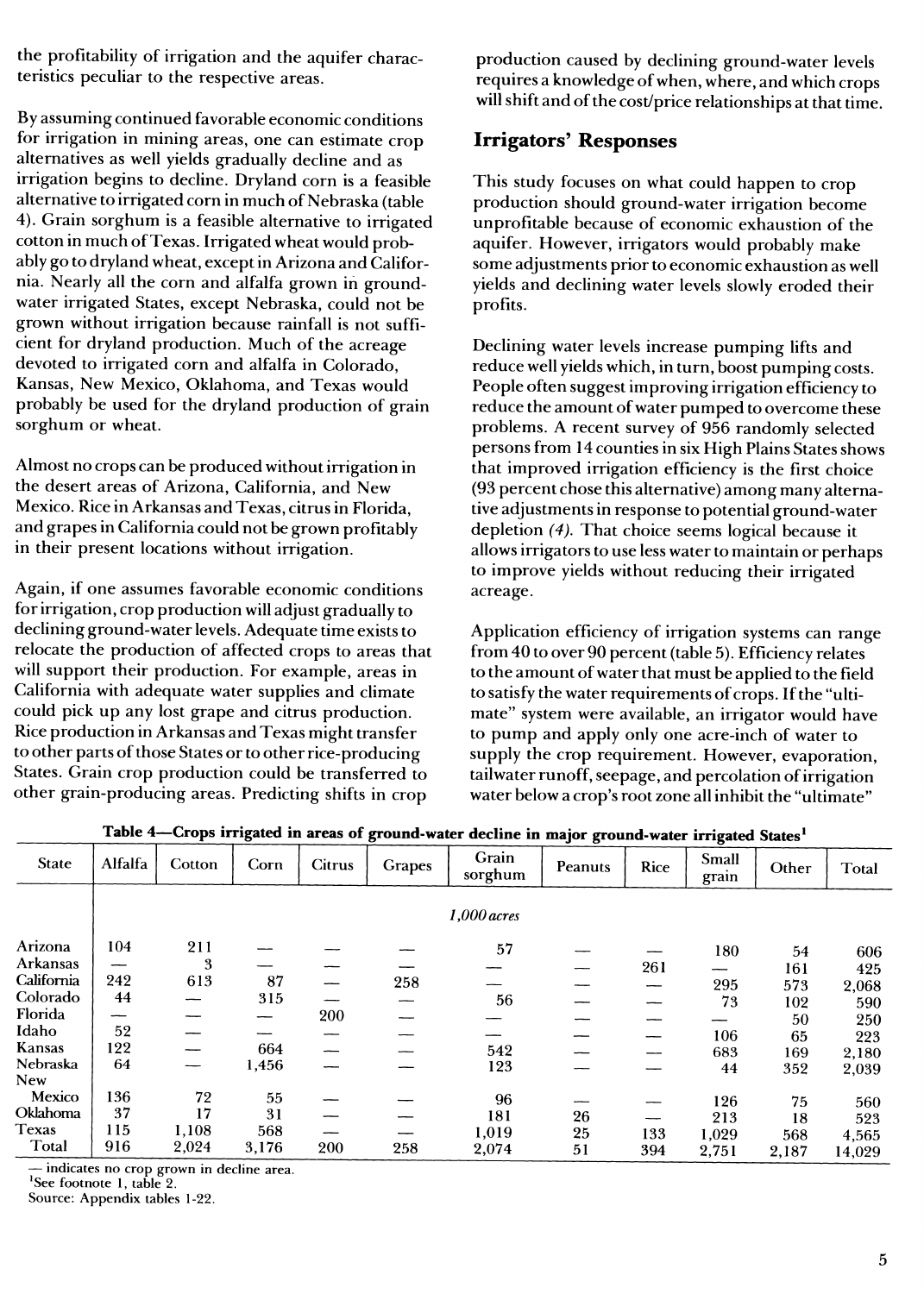system. For a sprinkler or gravity system that is 75 percent efficient, irrigators would have to pump and distribute 1.33 acre-inches of water to satisfy a 1-acreinch crop requirement. If an irrigator uses a 40-percentefficient gravity system, 2.5 acre-inches of water would have to be pumped and distributed to meet a crop requirement of <sup>1</sup> acre-inch.

All irrigators would presumably choose the most efficient system. But what is most efficient for one irrigator may not be so for another. The physical properties of the land irrigated and principles of economics may cause irrigators to make different choices. Gravity irrigation systems require land with enough waterholding properties to allow water applied at one end of the field to flow to the other end without too much water percolating below a crop's root zone. Thus, irrigators with very porous, sandy soils cannot use gravity systems and must use high-cost sprinklers. Regardless of soil type, gravity systems require smooth, gently sloping land for irrigation water to flow evenly at the proper speed over the field. If the land to be irrigated cannot be properly formed, either economically or physically, a sprinkler system must be used.

Principles of economics may also dictate the choice of irrigation system. Sprinkler or improved gravity systems generally require significantly more investment than does an unimproved gravity system. Irrigators who can pump and distribute irrigation water cheaply with an unimproved gravity system may use this technically inefficient system at lower total cost than a more efficient system. For example, an irrigator with a system that is 40 percent efficient and that costs \$10 per acre foot would have an irrigation water requirement cost of (1/0.4  $\times$  \$10) \$25. If that same irrigator were to install a system to increase efficiency to 80 percent, costs could increase from \$10 to \$25 per acre-foot; irrigation

**Table 5—Irrigation efficiency for selected irrigation systems**

| System                              | Efficiency | Water needed<br>to supply<br>1 acre-inch<br>to the crop |
|-------------------------------------|------------|---------------------------------------------------------|
|                                     | Percent    | Acre-inches                                             |
| Ultimate                            | 100        | 1.00                                                    |
| Drip                                | 92         | 1.09                                                    |
| Low-energy precision<br>application | 92         | 1.09                                                    |
| Sprinklers <sup>1</sup>             | 75-85      | 1.18-1.33                                               |
| Improved gravity <sup>2</sup>       | 75-85      | 1.18-1.33                                               |
| Gravity                             | 40-60      | 1.67-2.50                                               |

<sup>1</sup>Includes side roll, solid set, traveling gun, high- and low-pressure center pivot, and other mechanical move systems.

 $\rm{^2}$ Includes tailwater recovery and surge flow systems as well as precision land leveling.

costs would be  $(1/0.8 \times \$25) \$31.25$ . Thus, in this not unrealistic example, the more technically inefficient system is the least cost system. But as water levels and well yields decline, irrigation costs increase, thus making more technically efficient, but higher cost, systems more attractive to the irrigator.

One purpose of this study was to determine how irrigators might adjust to declining water levels. Aside from discontinuing irrigation, they might adopt more efficient irrigation systems. Although irrigators need not be in a situation with a declining water level to consider adopting more efficient irrigation systems, they have more incentive to do so when their costs increase faster than those not experiencing a decline.

## **Case Studies**

Several researchers have recently completed case studies on the feasibility of adopting more efficient irrigation systems in selected ground-water mining areas *(1, 3, 5).* Ellis studied the Texas High Plains; Pfeiffer examined an area in the Northern Great Plains; and Hoyt looked at ground-water mining areas in Arizona and California. These three researchers did not use the same methodology, consider the same irrigation technology, or look atthe problem from the same perspective; but all shed some light on adjustments that irrigators are likely to make as their water levels decline.

#### **Texas**

Ellis used a recursive linear programming model for his analysis. In addition to the usual linear programming crop and acreage restraints, he included restraints for the relevant ground-water resource situations and soil types in the Texas High Plains. Ellis selected a 40-year study period beginning in 1980. The objective of his model was to maximize net profits from the specified crop mix, given the irrigation technology selected for analysis: limited tillage, improved furrow, and low-energy precision application (LEPA). Limited tillage qualified as an irrigation technology because irrigation water requirements are lower than those for conventional tillage. The improved furrow category included alternate furrow irrigation, furrow diking, surge flow, automated flow, and tailwater recirculation pits with an assumed efficiency of 80 percent. LEPA technology is an adaptation of center pivot or side roll sprinkler systems that have drop tubes emitting water at very low pressure close to the ground. LEPA has an application efficiency of 92 percent.

Ellis analyzed the impact of technology adoption over time on the Texas High Plains by combining the three technologies discussed into four different scenarios: (A)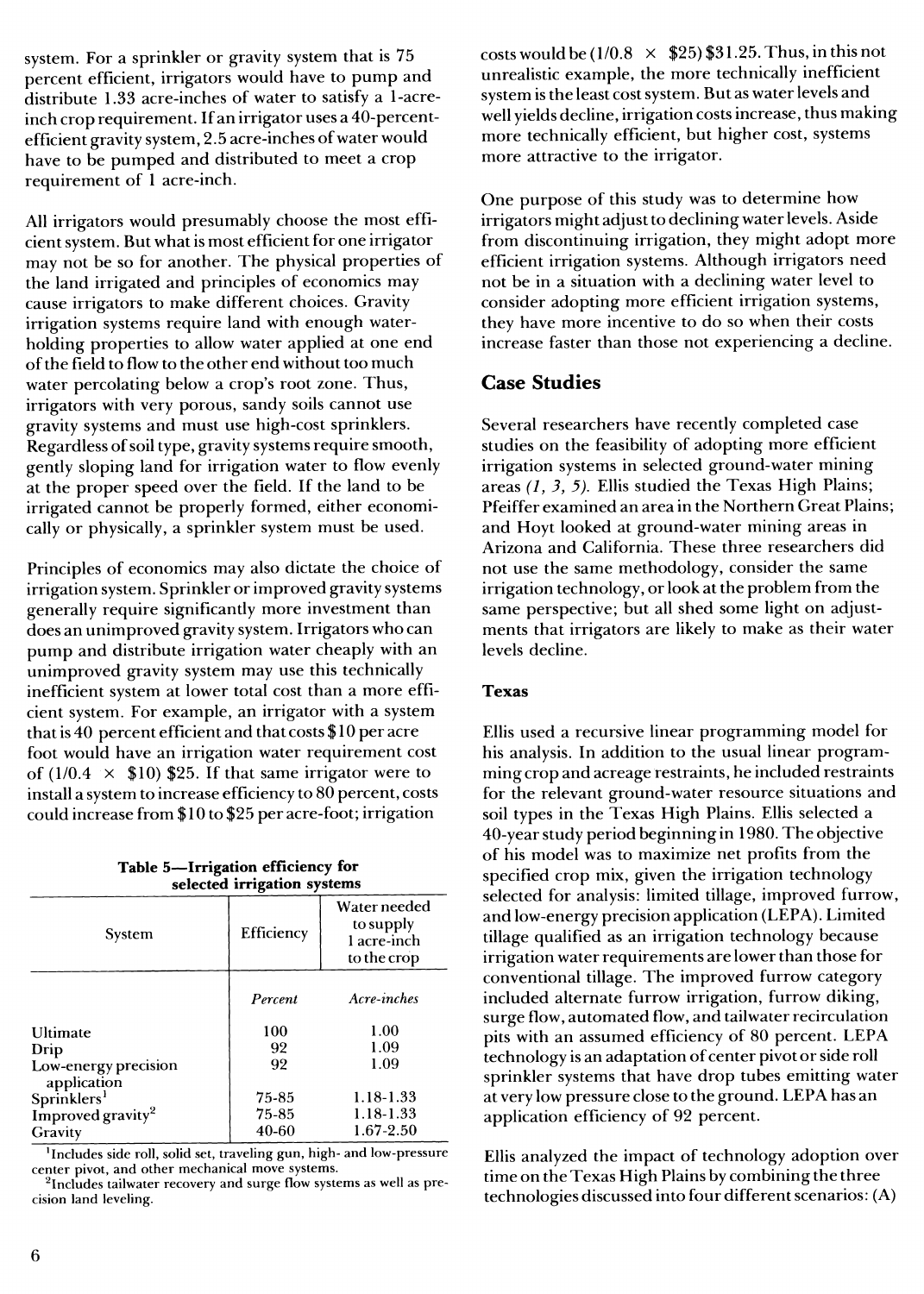use of existing irrigation systems and conventional tillage practices, (B) adoption of limited tillage, (C) conversion of conventional tillage to improved furrow combined with limited tillage, and (D) conversion to conventional sprinklers on furrow-irrigated acreage and a limited amount of conversion to LEPA systems along with changes (B) and (C).

Ellis selected the rate of adoption for each technology based on the best estimates of experts familiar with the area *(1).* Thus, the model did not permit selection of the appropriate technology to deal with higher pumping costs and reduced well yields caused by declining water levels. Ellis estimated the impact of the assumed rate of technology adoption on irrigation in the Texas High Plains instead. His analysis of the four scenarios focused on several aspects of irrigation including water use, change in dryland and irrigated acreage, distribution systems used, and net returns. Table 6 shows the results of that analysis. The first scenario in the model assumes no new technology adoption during the 40-year study period, whereas the next three scenarios allow for successive adoption of more efficient irrigation systems. Ellis evaluated each scenario at 10-year intervals.

**Water Use.** The more efficient the irrigation system, the less water must be pumped to satisfy a crop's

irrigation water requirement. Thus, one would expect water use to be less in each evaluation period as the level of technology increased, as in B through D. However, as limited tillage, improved furrow, and LEPA systems came into the model solutions, water use remained essentially constant when compared, in the same period, with water use when no new technology was allowed in the model. In 2010, for example, 4.6 million acre-feet of irrigation water were used with existing technology; the largest change in water use was only  $3.7$  percent with the highest level (D) of technology adoption. This finding indicates that irrigators would take the water saved by technology adoption and apply it to more acres—to 27.7 percent more acres in 2010. Although water use per acre would decline, the model solutions indicate the same amount of water would be used. Thus, although new technology may not extend the life of the aquifer, it may allow more acres to be irrigated during that lifespan.

**Change in Dryland and Irrigated Acreages.** The model estimated dryland cropland would increase radically and irrigated land would decrease during the 40-year study period as the aquifer was slowly depleted. Technology adoption slowed the change to dryland production and allowed more land to be irrigated in each evaluation period. The last evaluation period, 2020, and the highest level of technology adoption, D,

| Year |            | Scenario A    |                | Percentage change from A |                 |                                      |  |  |  |
|------|------------|---------------|----------------|--------------------------|-----------------|--------------------------------------|--|--|--|
|      | Category   | Unit          | Value          | $\bf{B}$                 | C.              | D                                    |  |  |  |
|      |            |               | <b>Dollars</b> |                          |                 | -Percent---------------------------- |  |  |  |
| 1981 | Water use  | $1,000a/f^*$  | 7,515          | 0.1                      | 0.1             | 0.2                                  |  |  |  |
|      | Dryland    | $1,000$ acres | 3,820          | $-.3$                    | $-.7$           | $-.6$                                |  |  |  |
|      | Irrigated  | do.           | 6,091          | $.2\,$                   | $.5\phantom{0}$ | $\cdot$ 4                            |  |  |  |
|      | Net return | \$1 million   | 1,116          | 8.1                      | 8.4             | 9.1                                  |  |  |  |
| 1990 | Water use  | 1,000 $a/f$   | 7,504          | $\cdot$                  | $\bf{0}$        | $\cdot$                              |  |  |  |
|      | Dryland    | $1,000$ acres | 4,198          | $-6.8$                   | $-9.8$          | $-19.2$                              |  |  |  |
|      | Irrigated  | do.           | 5,713          | 5.0                      | 7.2             | 14.1                                 |  |  |  |
|      | Net return | \$1 million   | 1,037          | 14.4                     | $20.6\,$        | 28.5                                 |  |  |  |
| 2000 | Water use  | 1,000a/f      | 6,905          | $-.6$                    | $-.8$           | $-.2$                                |  |  |  |
|      | Dryland    | $1,000$ acres | 4,859          | $-1.1$                   | $-10.0$         | $-17.9$                              |  |  |  |
|      | Irrigated  | do.           | 5,052          | 1.0                      | 9.6             | 17.2                                 |  |  |  |
|      | Net return | \$1 million   | 911            | 20.4                     | 26.9            | 36.0                                 |  |  |  |
| 2010 | Water use  | 1,000a/f      | 4,606          | $-.3$                    | 3.3             | 3.7                                  |  |  |  |
|      | Dryland    | 1,000 acres   | 6,966          | $\mathbf{0}$ .           | $-8.8$          | $-11.7$                              |  |  |  |
|      | Irrigated  | do.           | 2,945          | 9.2                      | 20.9            | 27.7                                 |  |  |  |
|      | Net return | \$1 million   | 661            | 30.7                     | 38.3            | 43.7                                 |  |  |  |
| 2020 | Water use  | 1,000a/f      | 2,275          | 2.2                      | 1.1             | 1.3                                  |  |  |  |
|      | Dryland    | $1,000$ acres | 8,607          | $-2.4$                   | $-4.6$          | $-6.3$                               |  |  |  |
|      | Irrigated  | do.           | 1,304          | 15.8                     | 30.4            | 41.7                                 |  |  |  |
|      | Net return | \$1 million   | 520            | 38.5                     | 43.5            | 48.1                                 |  |  |  |

**Table 6—Temporal regional analysis summary, Texas High Plains**

\*a/f indicates acre-feet. Source: *(1).*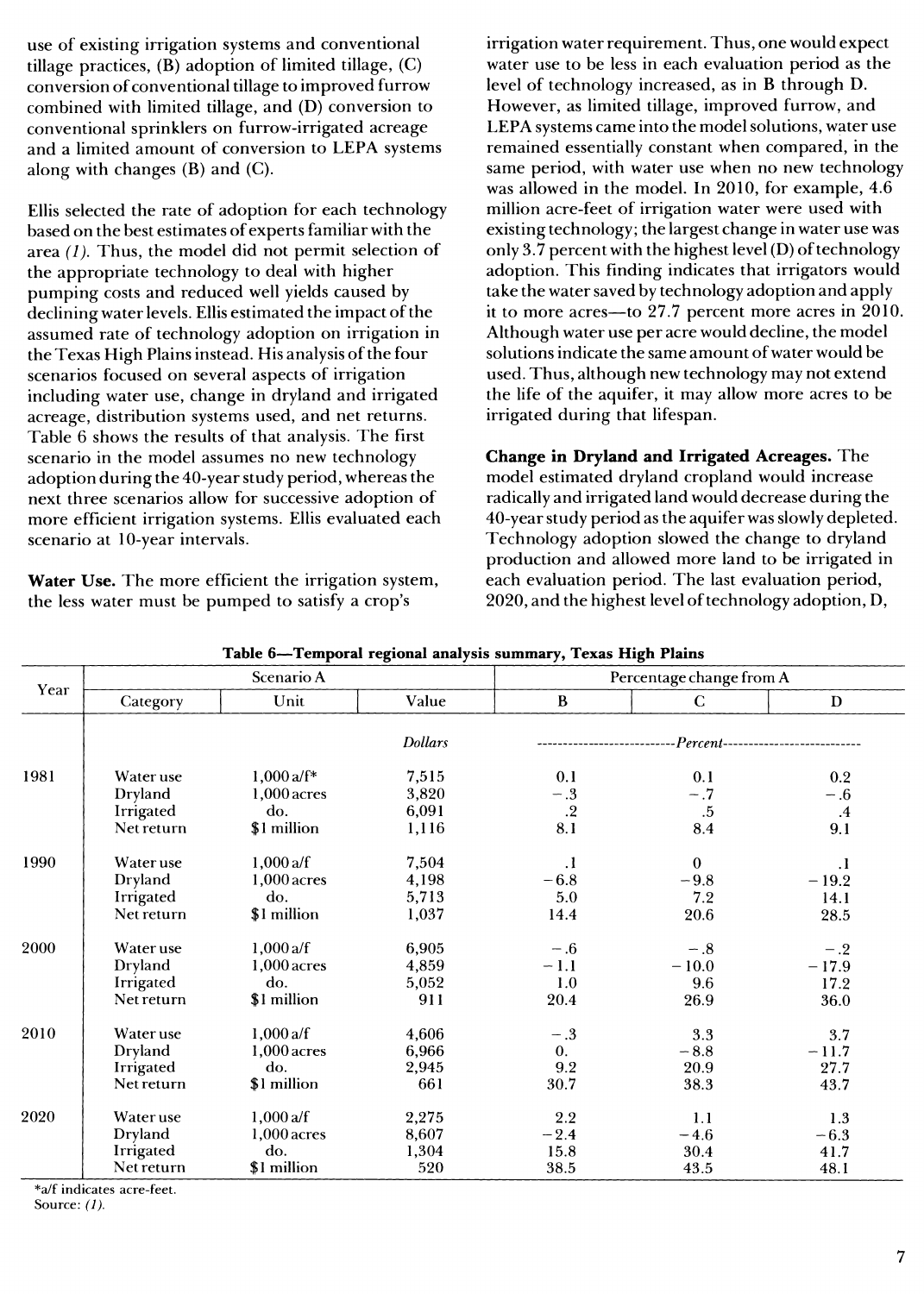showed 6.3 percent fewer dryland acres and 41.7 percent more irrigated acres than would have been expected if no new technology had been adopted.

**Net Return.** Net returns declined from \$1.1 billion to to \$0.5 billion between 1981 and 2020 as dryland farming replaced irrigated farming in the Texas High Plains under scenario A assumptions. However, returns were significantly higher at all levels of technology adoption in all periods. They would have been nearly 50 percent greater at the end of the period with the highest level of technology adoption.

#### **Arizona and California**

Hoyt used a partial budgeting procedure to study technology adoption for the ground-water mining areas of Arizona and California. His study was limited to budgets available from secondary sources. Thus, budgets for some of the very new or experimental irrigation technology, such as surge flow and LEPA, were not available for Arizona and California and were not included in his analysis. Technologies considered for Arizona were: (1) furrow with siphon tubes directing water down the furrows, (2) furrow with a tailwater recovery system, (3) furrow with a modified slope, and (4) furrow with a level basin. Efficiencies assumed for the irrigation systems were 55,65,80, and 85 percent, respectively. Technologies considered for California were: (1) technologies considered for Arizona, (2) furrow with gated pipe, (3) furrow with siphon tubes and a modified slope, (4) furrow with gated pipe and a mpdified slope, and (5) hand-move sprinkler system for fields notsuited to gravity flow systems. Efficiencies assumed for these systems were 55,65,80,85, and 75 percent, respectively.

Hoyt modified budgets for the typical crops grown in Arizona and California to reflect the cost of growing those crops with each of the respective irrigation technologies. He determined break-even costs of water for each alternative (tables 7, 8). He considered three levels of crop prices based on prices received from 1974 to 1983. The medium price was the 10-year average, and the low and high prices were the extremes during the 1974-83 period. With this break-even cost information and with estimated costs of production from the budgets for each irrigation system, one can compare

|         |                       |     |     |                       |     |      | . .               |      |      | $\cdot$     |      |      |
|---------|-----------------------|-----|-----|-----------------------|-----|------|-------------------|------|------|-------------|------|------|
| Crop    | <b>Furrow</b>         |     |     | Tailwater<br>recovery |     |      | Modified<br>slope |      |      | Level basin |      |      |
|         |                       | M   | H   |                       | M   | H    |                   | M    | Н    |             | M    | H    |
|         | Dollars per acre-inch |     |     |                       |     |      |                   |      |      |             |      |      |
| Alfalfa | 1.2                   | 2.5 | 4.3 | 1.8                   | 3.3 | 5.4  | 2.9               | 4.8  | 7.7  | 3.1         | 5.0  | 7.9  |
| Cotton  | 2.9                   | 5.6 | 9.1 | 4.9                   | 8.5 | 13.1 | 7.0               | 11.6 | 17.4 | 7.9         | 12.7 | 18.9 |
| Sorghum | .7                    | 2.0 | 2.7 | .9                    | 2.4 | 3.2  | 1.5               | 3.3  | 4.2  | 1.9         | 4.0  | 5.0  |
| Wheat   | 1.1                   | 2.1 | 4.0 | 1.9                   | 3.0 | 5.3  | 3.3               | 4.8  | 8.0  | 3.3         | 4.9  | 8.0  |

**Table 7—Break-even cost of water for various crop price levels, Final County, AZ\***

<sup>1</sup>Based on crop prices from table 1, crop yields and costs from table 2.

 $H = High$ 

Source: *(2).*

| Crop          | Furrow |                       |      | Gated pipe |     | Sprinkler |     | Modified<br>slope |      |     | Gated pipe/<br>modified slope |      |     |      |      |
|---------------|--------|-----------------------|------|------------|-----|-----------|-----|-------------------|------|-----|-------------------------------|------|-----|------|------|
|               |        | M                     | H    |            | M   | H         | ┻   | М                 | H    |     | M                             | H    | u   | M    | H    |
|               |        | Dollars per acre-inch |      |            |     |           |     |                   |      |     |                               |      |     |      |      |
| Alfalfa       | 1.6    | 3.2                   | 5.8  | 2.2        | 4.2 | 7.4       | 2.2 | 4.9               | 8.9  | 3.1 | 5.8                           | 9.7  | 4.2 | 75   | 12.4 |
| <b>Barley</b> | .9     | 3.0                   | 4.3  | 1.4        | 3.9 | 5.6       | 1.5 | 4.8               | 7.0  | 2.5 | 5.8                           | 8.0  | 3.4 | 7.4  | 10.0 |
| Cotton        | 3.4    | 6.7                   | 10.9 | 4.6        | 8.7 | 13.9      | 5.0 | 10.0              | 16.2 | 5.8 | 10.8                          | 17.0 | 7.9 | 14.0 | 21.7 |
| Wheat         | 3.3    | 4.7                   | 7.4  | 4.4        | 6.1 | 9.5       | 5.1 | 7.3               | 11.7 | 6.0 | 8.2                           | 12.6 | 8.0 | 10.8 | 16.2 |

| Table 8—Break-even cost of water for various crop price levels, Kern County, $\mathrm{CA}^{1,2}$ |  |  |  |  |
|--------------------------------------------------------------------------------------------------|--|--|--|--|
|                                                                                                  |  |  |  |  |

<sup>1</sup>Based on crop prices from table 1, crop yields and costs from table 2.

 $^2$ L = Low<br>M = Med

= Medium

 $H = High$ 

Source: *(2).*

 $^2$ L = Low

M = Medium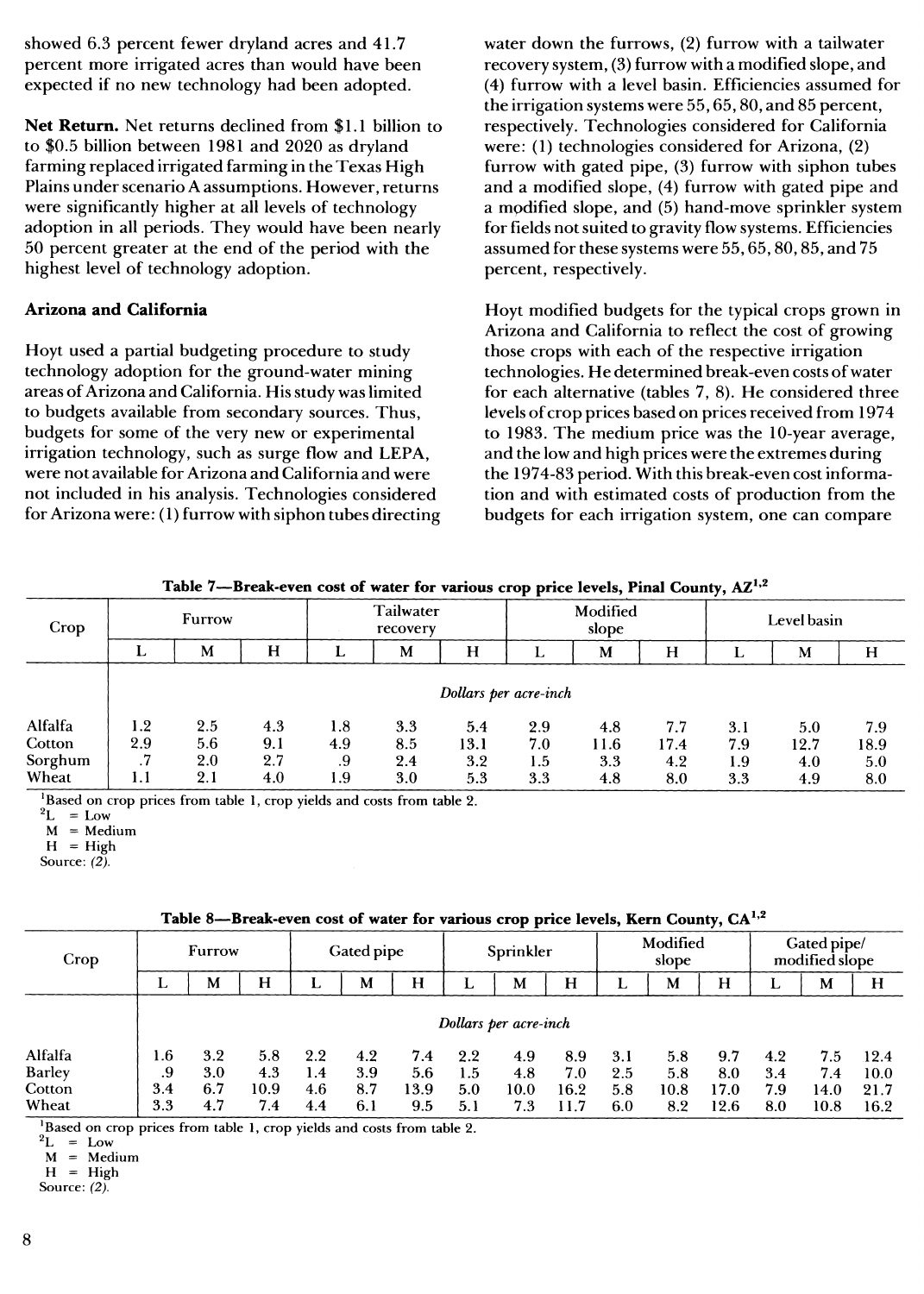break-even water costs with estimated water costs and determine which systems will allow an irrigator to at least break even. For example, if an Arizona alfalfa grower had an estimated water cost of \$4.90 per acreinch and received a medium price, that grower would have to use a level basin irrigation system to at least break even (table 7, line 1).

Hoyt estimated 1985 ground-water costs of \$4.30 and \$3.75 per acre-inch, respectively, for Final County, AZ, and Kern County, CA. In Arizona, only cotton has a break-even water cost exceeding 1985 water costs for all irrigation systems and price levels (table 7). Sorghum can be profitably grown only with the most efficient irrigation system, and then only if crop price levels are high. Cotton and wheat in California have break-even water costs above 1985 water costs for every situation except the low product price level for the basic furrow system. Alfalfa and barley are viable in California, except when crop prices are low.

Hoyt modified 1985 water costs to account for changes in irrigation costs that occur as the water level declines. One can use this information to make a break-even analysis of adopting irrigation technology under conditions of declining water. For example, assume that cotton has a break-even water cost of \$2.50 per acre-inch in Arizona with technology  $(1)$  with 250 feet of pumping lift and an average annual decline of 5 feet, which increases water costs by \$0.10 per acre-inch per year. If the current water cost is \$2.00 per acre-inch, it will take 5 years of ground-water decline before profits reach zero. If cotton is the most profitable crop alternative, the irrigator can shift to a more efficient technology with a higher break-even water cost, and thereby restore profits to cotton. Using the above procedure, Hoyt analyzed crop and technology alternatives to determine how irrigators might overcome the problem of ground-water decline.

Hoyt concluded that the impact of declining ground water on water cost was minimal, but one could expect both low commodity prices and reduced production of barley and alfalfa in California and of sorghum in Arizona. Producers would continue to grow cotton in Arizona and California and wheat in California with low crop prices, regardless of the irrigation system used. If high crop prices prevail, all crops except sorghum would be profitable in the foreseeable future, even with declining ground-water levels, if producers used any irrigation system above the basic furrow system. Hoyt also concluded that the modified slope or level basin in Arizona and the modified slope or gated pipe systems in California were the most profitable system conversions of those he examined. He also determined that crop price levels will affect crops, acreages, and irrigation system adoption more than will cost increases resulting from declining ground-water levels.

#### **Kansas**

Pfeiffer selected a 10-county area in northwest Kansas for his study of technology adoption by irrigators in ground-water mining areas. Like Hoyt, he used partial budgeting and break-even analysis in comparing irrigation costs for various irrigation systems to determine which systems offered irrigators in declining groundwater situations the best alternatives. Pfeiffer considered the following systems: (1) siphon tubes; (2) three gated pipe systems (namely, tailwater recovery, surge flow with design leveling, and partial leveling); and (3) high-pressure center pivot and low-pressure center pivot. The low-pressure center pivot Pfeiffer considered is not the same as the LEPA system Ellis used in his analysis ofTexas. Itis a modification of a high-pressure system employing low-pressure sprinkler nozzles.

Pfeiffer constructed budgets for each irrigation system for crops commonly grown in the area: corn, wheat, grain sorghum, and alfalfa. Pfeiffer modified each budget to account for an average annual decline of 2.5 feet over a 10-year period. Table 9 shows costs of production for the crops and for four of the distribution systems. However, it does not show higher cost siphon tube and tailwater recovery systems.

For his break-even analysis, Pfeiffer estimated 1984 prices received per bushel for corn (\$2.50), wheat (\$3.00), and grain sorghum (\$2.10), and per ton for alfalfa (\$50). Natural gas, the lowest cost fuel for pumping water, was also used in the analysis. With current prices, irrigators cannot break even by growing wheat with any system, grain sorghum with any center pivot, or alfalfa with a high-pressure center pivot. Production costs for other crops and systems appear below or very near the break-even point. The surge flow system has the lowest production costs of all systems Pfeiffer considered. Changes in production costs from increasing the pumping lift 25 feet over the 10-year evaluation period were very small—a few cents per bushel and about a dollar per ton for alfalfa.

Pfeiffer concluded, as did Hoyt, that normal changes in commodity prices affect irrigators profits far more than do current cost changes attributable to groundwater mining. This situation will be especially true in the near future (5-10 years). However, as well yields begin to decline, irrigators will be forced to make some decisions concerning crops and irrigation systems. Pfeiffer determined that surge flow and low-pressure center pivot were the least-cost furrow and sprinkler systems available and were the mostlikely to be selected, depending on soil type and topography. As for crop production, he observed changes in the crop mix of an area in west central Kansas near his study area that was experiencing sharp declines in well yields. Corn and alfalfa production in that area was reduced to near zero,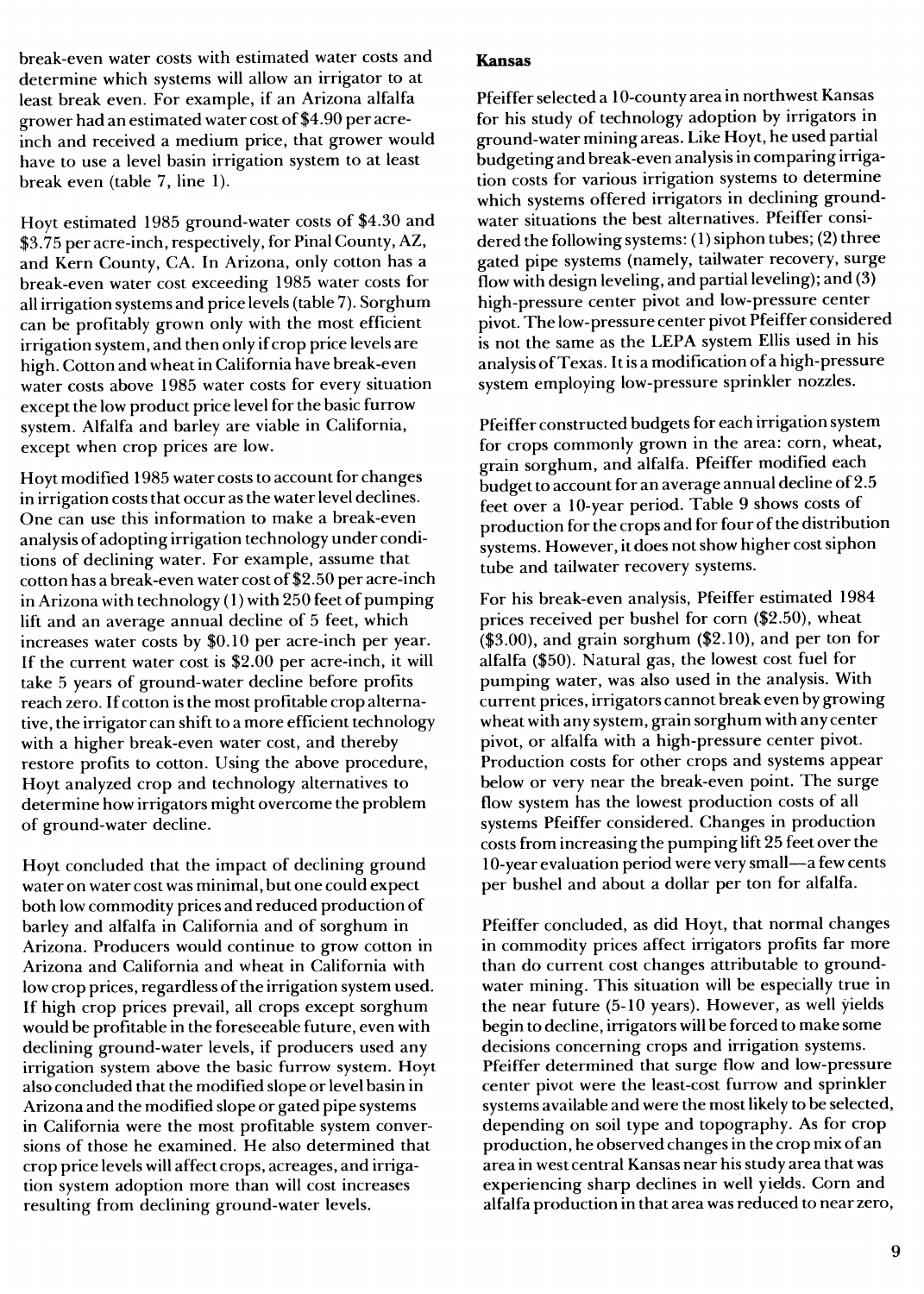and wheat and grain sorghum continued to be partially irrigated. Thatis, they received irrigation water only at planting or perhaps once more during the growing season. Although time constraints did not allow him to analyze these alternatives, Pfeiffer believes that this crop pattern is the one mostlikely to be maintained in the long run.

Ellis, Hoyt, and Pfeiffer all concluded from their studies of ground-water mining that improved irrigation systems have the potential to cut irrigation costs and can affect the future of irrigation in ground-water mining areas. They also concluded that irrigated crop patterns would change as a result of higher costs and lower well yields. However, each case study found that the mostinfluential economic forces in determining the future of ground-water irrigation were not those directly affected by ground -water mining, but were the prices received for commodities and the cost of energy to pump the water.

# **Institutions**

There is another consideration regarding the future of ground-water irrigation in ground-water mining areas. Use of ground water for irrigation is institutionally restricted in some of the 11 States included in this study. These restrictions could affect ground-water mining and the future use ofground water for irrigated agriculture. Although the Federal Government does not regulate ground-water use for irrigation, several States have passed legislation that controls ground-water use for irrigation in different degrees (7). However, although both Arkansas and California have significant ground-water mining problems, neither has any current restriction on the use of ground water for irrigation.

The remaining nine States do regulate use, and six-Arizona, Colorado, Idaho, Kansas, Nebraska, and New Mexico—have legislation aimed directly at groundwater mining. Florida, Oklahoma, and Texas have no special legislation dealing with ground-water mining.

For legislation to have any impact on ground-water mining, it must affect the quantity of water that irrigators may pump. This objective may be accomplished by a restriction on the quantity of water pumped from any one well and/or a restriction on the number of wells drilled. All six States that have legislation dealing with ground-water mining have the power to limit wells and pumping within designated problem areas. The legislation of each of the six States generally establishes a procedure to determine acceptable levels of ground-water use for irrigation, and it limits pumping and the number of wells so as not to exceed those levels.

The effect of the legislation in designated problem areas in Arizona, Colorado, Idaho, and New Mexico has been to stop additional irrigation. However, some irrigation development has occurred in mining areas in Kansas and Nebraska. Arizona's 1980 ground-water legislation goes further than that of any other State. It calls for a phased-in reduction in the use of ground water for irrigation accomplished by mandatory water conservation or by the retirement of irrigated land. Oklahoma and Texas limit the number of wells by imposing spacing requirements, but they do not prevent the drilling of wells in ground-water mining areas. Florida requires a consumptive use permit which regulates the quantity of water irrigators may use.

Attempts by the six States to deal with ground-water mining have affected irrigated agricultural land dif-

| Crop <sup>1</sup> | Unit   |         | Lift levels                                   |         |                  |                                        |         |  |  |  |  |  |
|-------------------|--------|---------|-----------------------------------------------|---------|------------------|----------------------------------------|---------|--|--|--|--|--|
|                   |        | 150 ft. | 160 ft.                                       | 175 ft. | 150 ft.          | 160 ft.                                | 175 ft. |  |  |  |  |  |
|                   |        |         |                                               |         | <b>Dollars</b>   |                                        |         |  |  |  |  |  |
|                   |        |         | -High pressure------------------              |         | ---------------- |                                        |         |  |  |  |  |  |
| Center pivot:     |        |         |                                               |         |                  |                                        |         |  |  |  |  |  |
| Corn              | Bushel | 2.48    | 2.49                                          | 2.52    | 2.41             | 2.43                                   | 2.45    |  |  |  |  |  |
| Wheat             | do.    | 4.08    | 4.10                                          | 4.13    | 3.99             | 4.01                                   | 4.04    |  |  |  |  |  |
| Grain sorghum     | do.    | 2.38    | 2.39                                          | 2.40    | 2.33             | 2.34                                   | 2.36    |  |  |  |  |  |
| Alfalfa           | Ton    | 50.96   | 51.40                                         | 52.06   | 48.91            | 49.38                                  | 50.04   |  |  |  |  |  |
|                   |        |         | -------------- With surge flow--------------- |         | -------------    | -With partial treatment--------------- |         |  |  |  |  |  |
| Gated pipe:       |        |         |                                               |         |                  |                                        |         |  |  |  |  |  |
| Corn              | Bushel | 2.04    | 2.06                                          | 2.08    | 2.10             | 2.12                                   | 2.14    |  |  |  |  |  |
| Wheat             | do.    | 3.13    | 3.15                                          | 3.17    | 3.18             | 3.20                                   | 3.24    |  |  |  |  |  |
| Grain sorghum     | do.    | 1.93    | 1.94                                          | 1.95    | 1.96             | 1.97                                   | 1.99    |  |  |  |  |  |
| Alfalfa           | Ton    | 39.06   | 39.46                                         | 40.11   | 40.73            | 41.26                                  | 42.12   |  |  |  |  |  |

Table 9-Total costs per unit of production by lift levels, natural gas at \$3.00 per 1,000 cubic feet

 $^{1}1984$  estimated price received: corn, \$2.50; wheat, \$3.00; grain sorghum, \$2.10; alfalfa, \$50.00. Source: *(4).*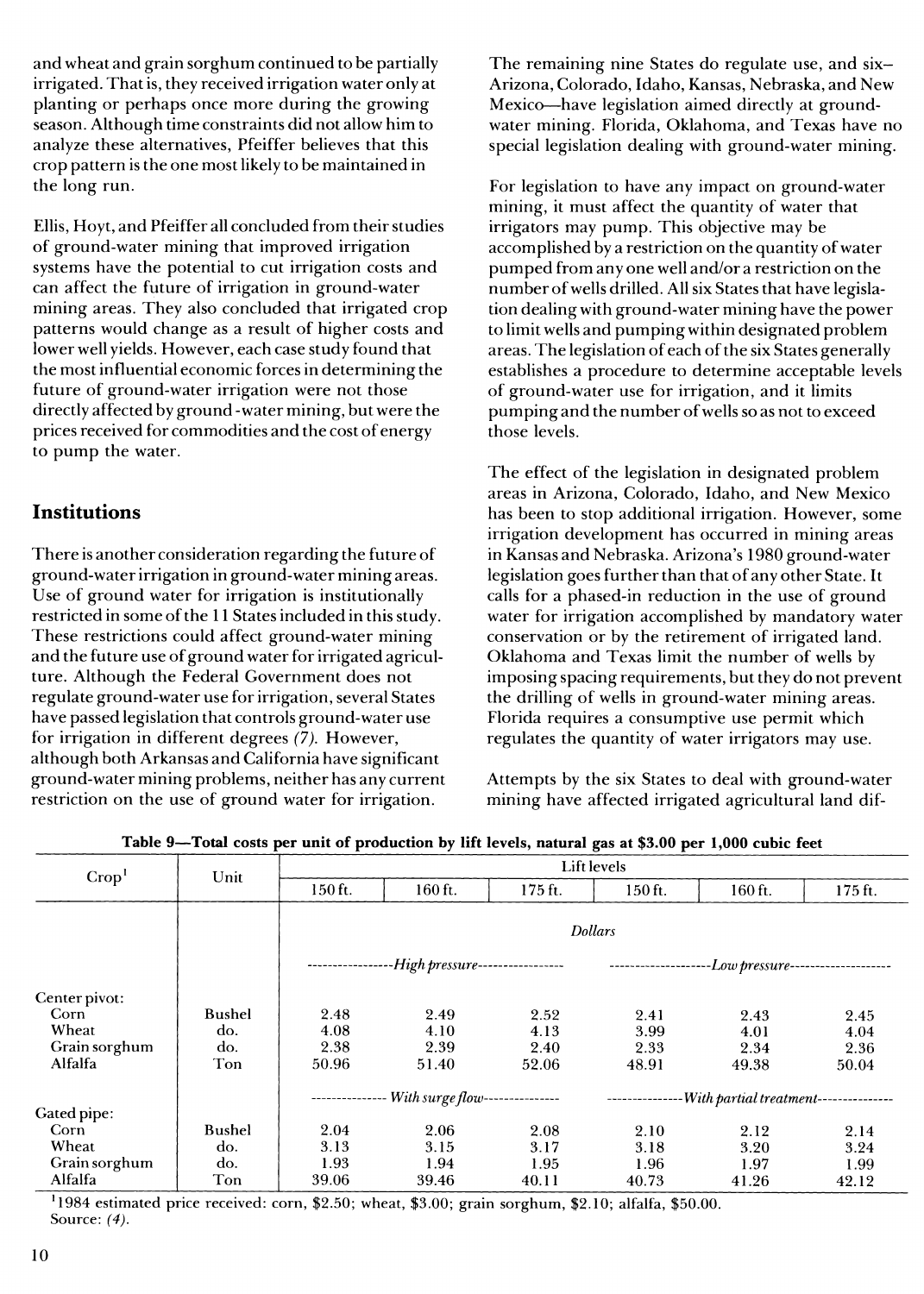ferently. $3$  Those States with only a small percentage of their irrigated area affected by ground-water mining (Idaho, Nebraska, and Colorado) will be less affected than States with a high percentage of affected area (New Mexico, Arizona, and Kansas). For example, Idaho has only 16 percent of its area irrigated with ground water affected by mining, and it places strict controls on any new irrigation development. In contrast, New Mexico has 70 percent of its ground-water irrigated area under control. Statistics on ground-water irrigation collected between 1974 and 1983 indicate that total irrigation with ground water increased 21 percent in Idaho, whereas ground-water irrigation in New Mexico remained constant.

Undeveloped ground-water resources and favorable economic conditions will surely influence any State's growth in irrigation outside control areas. Growth of ground-water irrigation from 1974 to 1983 in Colorado, with 36 percent of ground-water irrigated area in a mining situation, differed markedly from that in Nebraska, with 29 percent. Colorado's ground-water resources were largely developed, and irrigation from that source grew by only 4 percent during the period; irrigation in Nebraska, with large undeveloped groundwater resources, grew by 40 percent. Thus, conditions outside controlled mining areas, as well as the extent of control, can significantly influence what happens to irrigated agriculture in a State.

Arkansas and California have no control over groundwater use for irrigation, but they contain nearly 20 percent of the total ground-water mining area (table 2). Florida, Oklahoma, and Texas contain 38 percent of the total ground-water mining area, yet they exert little control over ground-water mining. The six States that attempt to control ground-water mining contain only  $6.2$  million (44 percent) of the 14 million acres in ground-water mining areas. Approximately 36 million acres were irrigated with ground water in 1983 *(6).* Use of ground water for irrigation is closely regulated in only 17 percent of all areas irrigated with ground water nationwide. If all irrigation in the United States is considered, including the nearly 15 million acres irrigated from surface water, the impact of these regulations on irrigated agricultural production is even less significant.

#### **Conclusions**

Over 14 million acres of U.S. land irrigated with ground water have water levels that decline by over 6 inches per year. Average annual rates of decline range up to over 5 feet per year in the 11 -State study area. Declining

water levels increase pumping costs and eventually deplete the ground-water resources. The 14-millionacre estimate is <sup>1</sup> million acres smaller than a similar estimate made for the late seventies. The reduced ground-water mining area was a result of a decline in irrigation in the Texas High Plains caused by higher pumping costs and a depleting aquifer. Although ground-water mining is a serious problem, total U.S. acres irrigated with ground water increased by over 2 million from 1977 to 1983. In the Great Plains, where ground-water mining is widespread, analysts see significant quantities of ground water available for irrigation beyond the year 2020, even in the Texas High Plains.

Ground-water mining seems not to pose a significant national threat to irrigated agriculture in the foreseeable future. Significant changes may be in store for the areas affected by ground-water mining; however, some areas will be affected sooner and more extensively than others. Areas showing rapid rates of decline in groundwater levels and high pumping lifts are likely candidates for significant changes. States containing large land areas with high pumping lifts (more than 200 feet) and rapid rates of decline in ground-water levels (more than 3 feet per year) include parts of Arizona, California, Idaho, Kansas, Texas, and the Oklahoma Panhandle.

In Texas, ground-water irrigated land declined 15 percent in the past few years due partly, at least, to ground-water mining. Texas is unique because it has a relatively long history of extensive ground-water mining, and its aquifer was less plentiful than were the aquifers of some of the other States. However, other States with significant ground-water mining will eventually have to adjust their ground-water irrigation.

The kinds of adjustments that one can expect to make because of higher pumping costs and reduced well yields (aside from the ultimate adjustment of ceasing irrigation) include changing to crops requiring less irrigation water and adopting more efficient irrigation systems.

In his study of ground-water mining in the Texas High Plains, Ellis analyzed the impacts of a given rate of adoption of more efficient irrigation systems between 1980 and 2020. He drew three conclusions: ( <sup>1</sup> ) groundwater use would probably change little with the adoption ofefficient irrigation systems because, as irrigators reduce application rates per acre, they are likely to increase irrigated acres; (2) although irrigation would decrease substantially during the study period, about 40 percent more land would be irrigated at the end of the period because of the use of efficient irrigation

<sup>&</sup>lt;sup>3</sup>Estimates of the total ground-water irrigated area affected by ground-water mining for these States were presented in table 2.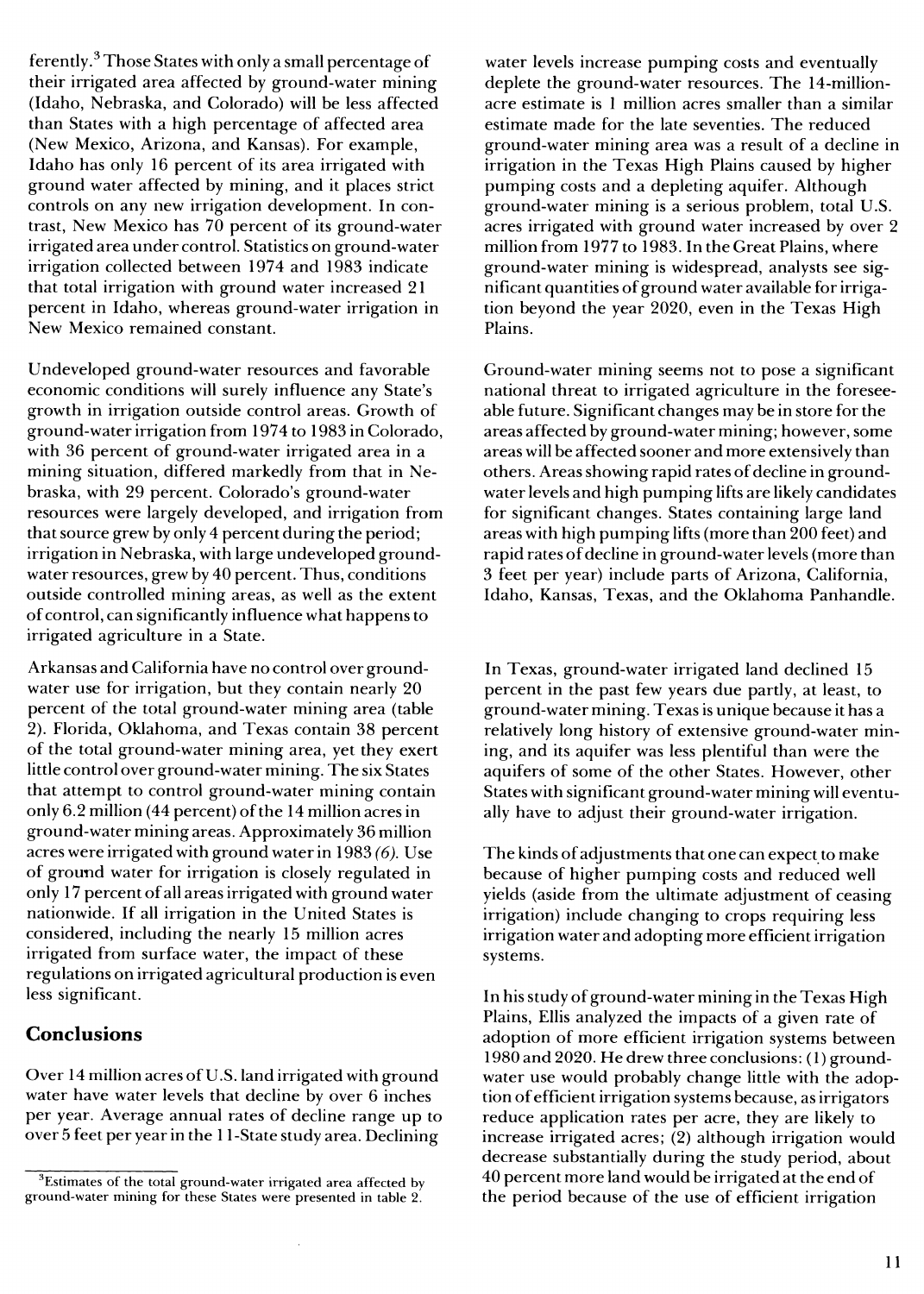systems; and (3) net returns would decline from \$1.1 billion to \$0.5 billion from 1980 to 2020, but they would have been 50 percent less if efficient irrigation systems had not been adopted.

Hoyt's study in Arizona and California determined which crops and irrigation systems would offer the best opportunities for irrigators in ground-water mining areas. Hoytincluded high, medium, and low crop prices in his analysis. With low crop prices, reduced production ofbarley and alfalfa in California and sorghum in Arizona could be expected; however, cotton in Arizona and California and wheatin California would continue to be grown, even with inefficient irrigation systems. Assuming high crop prices, all crops except sorghum would remain profitable, with only minor improvements in irrigation efficiency. The most profitable irrigation system conversions were the modified slope or level basin in Arizona and the modified slope or gated pipe systems in California.

Pfeiffer's study in Kansas also evaluated which crops and irrigation systems would be most profitable for irrigators in ground-water mining situations. With current prices, wheat could not be grown profitably with any system, nor could grain sorghum with any center pivot system, nor could alfalfa with the highpressure center pivotsystem. However, other combinations of crops and irrigation systems were profitable. As irrigation costs rise and well yields decline, surge flow and low-pressure systems were the least-cost furrow and sprinkler systems and the most likely to be selected, depending on soil type and topography.

Both Hoyt and Pfeiffer concluded that small changes in commodity prices affected returns from irrigation more than did increased irrigation costs resulting from declining water levels. Thus, while they agreed that crops and irrigation systems would likely change over time as a result of ground-water mining, commodity prices would certainly play an important role in the rate of change.

Additional considerations were the rules and regulations imposed on irrigators in mining areas. Only 2 of the 11 States in this study, Arkansas and California, have placed no restrictions on ground-water use for irrigation. The other nine States exercise some control, and six have enacted legislation dealing directly with ground-water mining. The effect of the legislation in those six States has been to stop or sharply reduce irrigation expansion in mining areas. But the six States contain only 44 percent of the 14 million acres in ground-water mining areas. Furthermore, only 17 percent of the 36 million acres of land irrigated with ground water in the United States is subject to legislative restrictions on ground-water mining.

Ground-water mining will continue to be a problem in U.S. irrigated agriculture, and irrigators will have to adapt to changing water supplies and costs. But those changes will be gradual. The impact of ground-water mining is currently being feltin some regions, particularly in the Texas High Plains. The impact of groundwater mining nationally has been minimal because other areas irrigated with ground water have expanded irrigated acreage.

# **References**

- (1) Ellis, John R., Ronald D. Lacewell, and Duane R. Reneau. *Estimated Impact of Irrigation Technology: Texas High Plains.* Texas A &; M University, Department of Agricultural Economics, Oct. 1984.
- (2) High Plains Associates: Camp Dresser and McKee, Inc., Black and Veatch, and Arthur D. Little, Inc. *Six-State High Plains O gállala Aquifer Regional Resources Study: Summary.* A report to the Department of Commerce and the High Plains Study Council, Austin, TX, July 1982.
- (3) Hoyt, Paul. "Producer Response^to Declining Ground Water Levels in the Arid Southwest." Preliminary draft. U.S. Dept. of Agr., Econ. Res. Serv., July 1985.
- (4) Kromm, David E., and Stephen E. White. *Conserving the Ogallala: What Next?* Kansas State University-Manhattan, Department of Geography, 1985.
- (5) Pfeiffer, Robert. "Irrigator Response to Declining Ground Water Levels." Unpublished manuscript. U.S. Dept. of Agr., Econ. Res. Serv., July 1985.
- (6) Sloggett, Gordon R. *Energy and U.S. Agriculture: Irrigation Pumping, 1974-83.* AER-545. U.S. Dept. of Agr., Econ. Res. Serv., Dec. 1985.
- **(7).** "Ground Water Management, Meeting the Challenge?" Speech prepared for the 1983 American Water Resources Association Meeting, San Antonio, TX, Oct. 1983.
- (8) . *Prospectsfor Ground WaterIrrigation.* AER-478. U.S. Dept. of Agr., Econ. Res. Serv., 1981.
- (9) U.S. Department of Commerce, Bureau of the Census. *1982 Census of Agriculture.* Volume 1: *Geographic Area Series: State and County Data,* July 1982.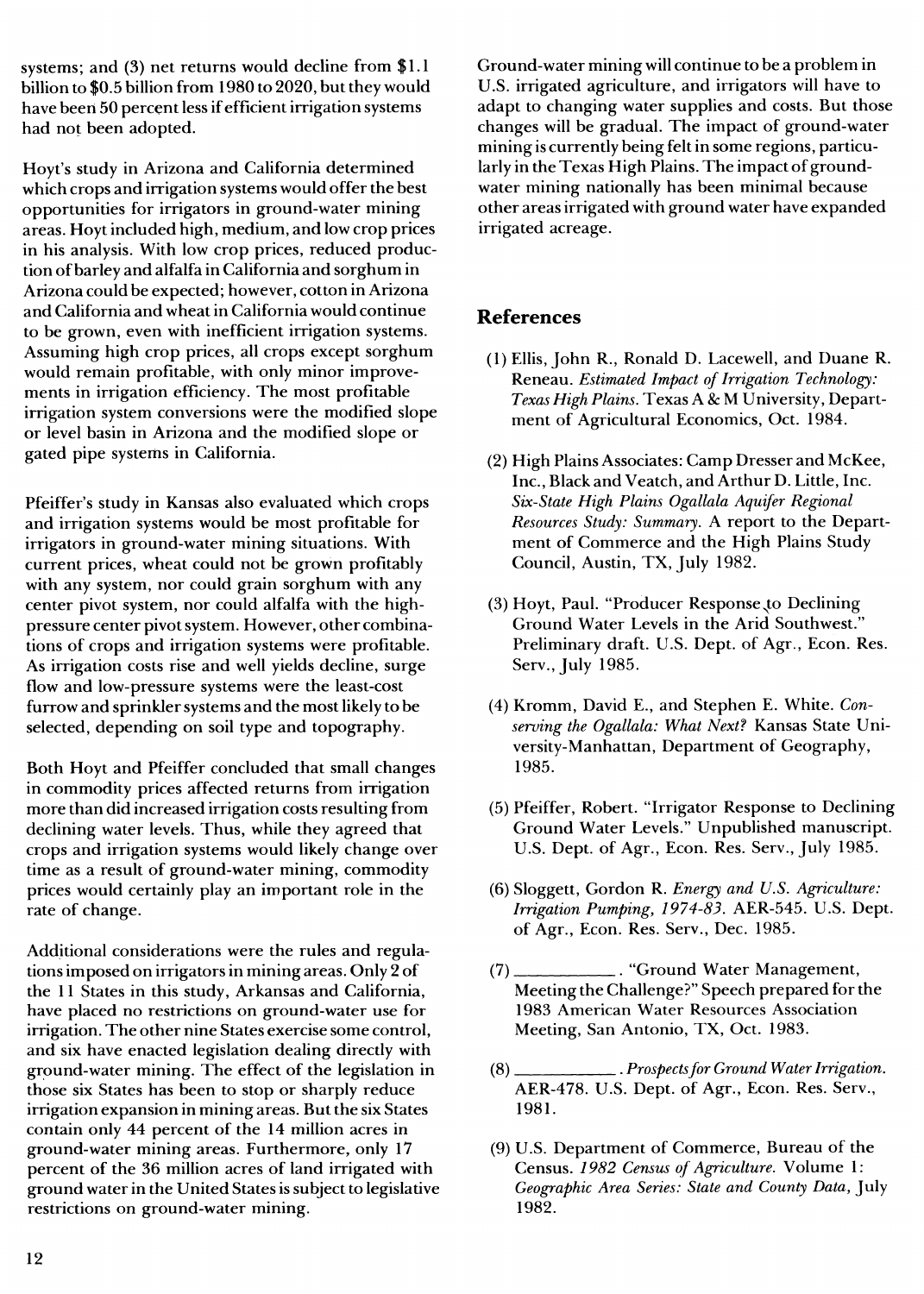(10) Arizona

- (a) Denis, E.E. *Maps Showing Ground Water Conditions in the Harquahala Plains Area, Maricopa and Yuma Counties, Arizona, 1975.* Department of the Interior, U.S. Geological Survey, Tucson, AZ, 1976.
- (b)Hoyt, Paul, U.S. Dept. of Agr., Econ. Res. Serv., Tucson, AZ. Personal communication, 1985.
- (c) Long, M.R. *Maps Showing Ground Water Conditions in the Hassayampa Sub-Basin of the Phoenix Active Management Area, Maricopa and Yavapai Counties, Arizona, 1982.* Hydrologie Map Series Report 10. Department of Water Resources, Phoenix, AZ. June 1983.
- (d)Murphy, B.A., and J.D. Hadly. *Maps Showing Ground Water Conditions in the Upper Santa Cruz Basin Areas, Pima, Santa Cruz, Pinal and Cochise Counties, Arizona 1982.* Hydrologie Map Series 11. Department of Water Resources, Phoenix, AZ, Jan. 1984.

(e) Wilson, R.P., and Natalie D. White. *Maps Showing Ground Water Conditions in the San-Simon Area, Cochise and Graham Counties, AZ and in Hidalgo County, NM 1975.* WRI 76-89. Department of the Interior, U.S. Geological Survey, Tucson, AZ, 1976.

- (11) Arkansas
	- (a) Edds, Joe. *Ground Water Levels in Arkansas, Spring 1984.* Open File Report 84-711. Department of the Interior, U.S. Geological Survey, Little Rock, AR, 1984.
	- (b)\_ and Dan Fitzpatrick. *Maps Showing Altitude* of the Potentiometric Surface and *Changes in Water Levels in the Alluvial Aquifer in Eastern Arkansas, Spring 1983.* U.S. Geological Survey, Little Rock, AR, 1984.
	- (c) Holland, Terrance W. *Use of Water in Arkansas, 1980.* Water Resources Summary Number 14. Arkansas Geological Commission, Little Rock, AR, 1981.
	- (d)U.S. Department of Agriculture, Soil Conservation Service and Economic Research Service. *Arkansas Agricultural Water Use Study.* Arkansas Soil and Water Conservation Commission, Little Rock, AR, 1983.
- (12) California
	- (a) California Department of Water Resources. *Evaluation ofGround WaterResources: Sacramento Valley.* Bulletin 118-6. Sacramento, CA, Aug. 1978.
	- (b)\_ .. *The Hydrologic-Economic Model ofthe San Joaquin Valley.* Bulletin 214. Sacramento, CA, Dec. 1982.
	- (c)Erlewine, Terry L., California Department of Water Resources, Fresno, CA. Personal communication, Feb. 1985.
- (13) Colorado
	- (a)Borman, Ronald G. *Water Level Recordsfor the Northern High Plains ofColorado, 1976-80.* Open File Report 80-438. Department of the Interior, U.S. Geological Survey, Lakewood, CO, 1980.
	- (b) Miles, Don, Colorado State University Extension Service, Rocky Ford, CO. Personal communication, 1985.
- (14) Florida
	- (a) Healey, Henry G. Potentiometric Surface of the *Eloridan Aquiferin Florida, May 1980.* Map Series 104. Department of the Interior, U.S. Geological Survey, Tallahassee, FL, 1982.
	- (b)Mills, L.R., and C.P. Laughlin. *Potentiometric*  $Surface$  *of Floridan Aquifer, May 1975, and Change of Potentiometric Surface 1969-1975, Southwest Management District and Adjacent Areas.* **WRI** 76-80. Department of the Interior, U.S. Geological Survey, 1976.
	- (c) Southwest Florida Water Management District. *Consumptive Water Use Information, 1984.* Brooksville, FL, 1985.
- (15) Idaho
	- (a) Anderson, Hal, and Paul M. Castelin, Idaho Department of Water Resources, Boise, ID. Personal communication, 1985.
	- (b)Edwards, T.K., and H.W. Young. *Ground Water Conditions in the Cottonwood-West Oakley Fan Area, South Central Idaho.* WRI Report 84-4140. Department of the Interior, U.S. Geological Survey, Boise, ID, 1984.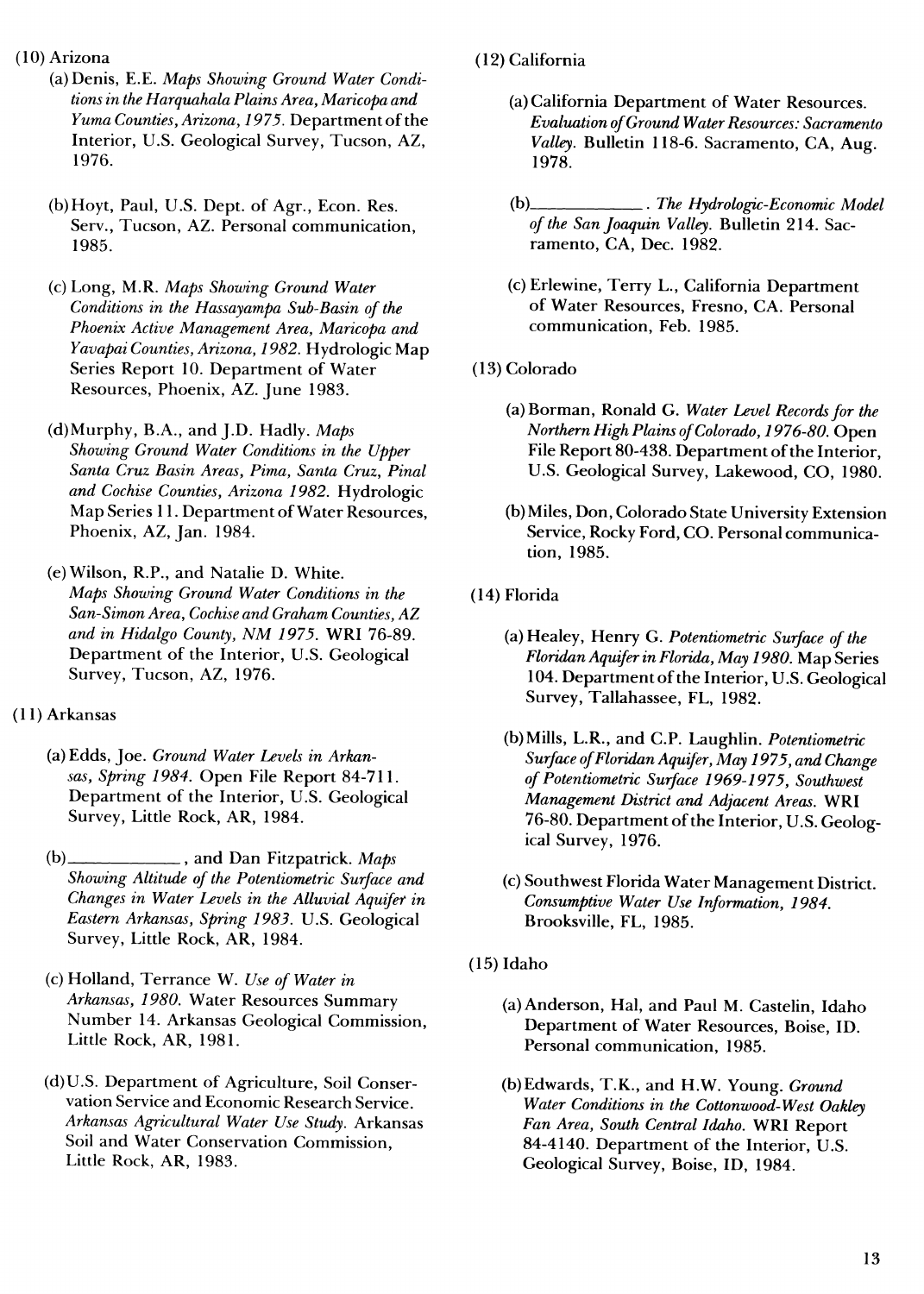- (c) Idaho Department of Water Resources. *Critical Ground Water Area Maps.* Undated working papers. Boise, ID.
- (d)Norton, M.A. *Ground Water Investigation of the Mountain Home Plateau, Idaho.* Idaho Department of Water Resources, Boise, ID. 1982.
- (e) Young, H.W., and R.F. Norvitch. *Ground Water Level Trends in Idaho, 1971-82.* Department of the Interior, U.S. Geological Survey, Boise, ID, 1984.
- (16) Kansas
	- (a)Pabst, M.E., and B.J. *Dsigue. January 1984 Water Levels and Data Related to Water Level Changes in Western and South-Central Kansas.* Open-File Report 84-613. Department of the Interior, U.S. Geological Survey, Lawrence, KS, 1984.
	- (b)Thomas,James G. *Engineering Newsletter*—*1982 Kansas Irrigation Survey.* Kansas State University Cooperative Extension Service, Manhattan, KS, 1983.
- (17) Nebraska
	- (a) Johnson, Martin S., and Darryll T. Pederson. *Ground Water Levels in Nebraska, 1983.* NWSP 57. University of Nebraska-Lincoln, Institute of Agriculture and Natural Resources, Conservation and Survey Division, June 1984.
	- (b)Natural Resources Commission, Data Bank. *Well Registration by County Through 1984.* Lincoln, NE, 1985.
	- (c) University of Nebraska-Lincoln, Institute of Agriculture and Natural Resources, Conservation and Survey Division. Map *Location* of Regis*tered Irrigation Wells in Nebraska, 1984.* 1985.
- (18) New Mexico
	- (a) Hudson, J.D., and R.L. Burton. *Ground Water Levels in New Mexico, 1978-1980.* Basic Data Report, New Mexico State Engineer, Santa Fe, NM, 1982.
	- (b)Lansford, Robert R. *Sources of Irrigation Water and Irrigated and Dryland Acreages in New Mexico, by County, 1978-83.* Research Report 554. New Mexico State University-Las Cruces, Oct. 1984.
- (19) Oklahoma
	- (a) Goemaat, Robert L. *Ground Water Levels in Observation Wells in Oklahoma, 1983-84 Climatic Years.* Open-File Report 85-87. Department of the Interior, U.S. Geological Survey, Oklahoma City, OK, 1985.
	- (b) Schwab, Delbert. *1983 Irrigation Survey Oklahoma.* Oklahoma State University, Department of Agricultural Engineering, 1984.
- (20) Texas
	- (a) Elder, Glenwoard R. *Records of Wells, Water Levels, Pumpage and Chemical Analysis of Water from the Carrizo Aquiferin the Winter Garden Area ofTexas, 1970 Through 1977.* Report 254. Texas Department of Water Resources, Austin, Sept. 1980.
	- (b)Gabrysch, R.K. *Ground Water Withdrawals and Changes in Water Levels in the Houston District, Texas 1975-79.* Report 286. Texas Department of Water Resources, Austin, Apr. 1984.
	- (c) High Plains Water Conservation District Number 1. *The Cross Section.* Lubbock, TX, 1974-85.
	- (d)Lockart, Carole. *Ground Water Resources of Colorado, Lavaca, and Wharton Counties, Texas.* Texas Department of Water Resources, Austin, July 1982.
	- (e) North Plains Water Conservation District. *North Plains Water News.* Dumas, TX, 1968-1985.
	- (f) Ratzlaff, Karl W. *Records of Wells, Drillers' Logs, Water Level Measurements and Chemical Analysis of Ground Water in Brazoria, Fort Bend, and Waller Counties, Texas, 1975-79.* Report 277. Texas Department of Water Resources, Austin, July 1983.
	- (g)Rees, R., and W. Gushner. *Occurrence and Quality of Ground Water in the Edwards-Trinity Aquifer in the Trans-Pecos Region ofTexas.* Report 255. Texas Department of Water Resources, Austin, Sept. 1980.
	- (h)Texas Department of Water Resources. "Inventories of Irrigation in Texas, 1958-84." Preliminary report. Austin, 1985.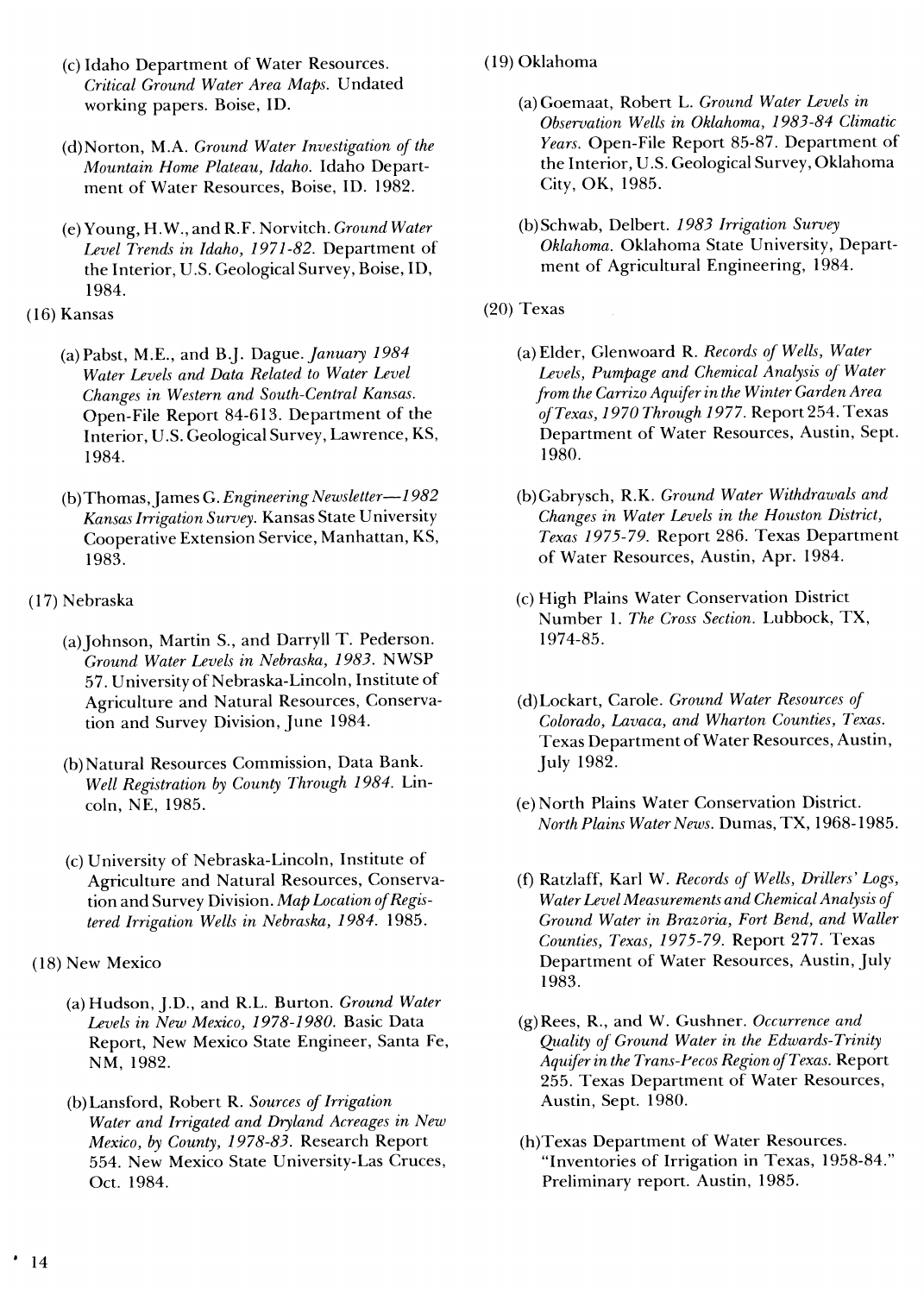**Appendix table 1—Crops grown in areas of ground-water decline, Arizona\***

| County/<br>area | Alfalfa | <b>Barley</b> | Cotton | Sorghum       | Wheat | Other | Total |
|-----------------|---------|---------------|--------|---------------|-------|-------|-------|
|                 |         |               |        | $1,000$ acres |       |       |       |
| Cochise         |         | $\Omega$      | 6      | 19            | 18    |       | 64    |
| Graham          |         |               |        | 12            | 3     |       | 26    |
| Maricopa        | 83      | 24            | 98     | 21            | 61    | 18    | 305   |
| Pima            |         |               | 12     |               | 8     |       | 25    |
| Pinal           | 13      | 14            | 88     |               | 48    | 19    | 182   |
| Yuma            |         |               |        |               | 0     |       |       |
| Total           | 104     | 42            | 211    | 57            | 138   | 54    | 606   |

<sup>1</sup>Basis for estimating area of decline was data supplied by Paul Hoyt, Econ. Res. Serv., U.S. Dept. of Agr., Tucson, AZ. Crop distribution data estimated from *(9).*

Source: *(10).*

#### **Appendix table 2—Crops grown in areas of ground-water decline, Arkansas^**

| County/<br>area | Cotton | Rice | Soybean       | Other | Total |
|-----------------|--------|------|---------------|-------|-------|
|                 |        |      | $1,000$ acres |       |       |
| Arkansas        |        | 25   | 32            |       | 60    |
| Craighead       |        | 21   | 46            | я     | 71    |
| Cross           |        | 44   | 18            |       | 66    |
| Lonoke          |        | 27   | 0             |       | 34    |
| Poinsett        |        | 76   | b             | 9     | 94    |
| Prairie         |        | 29   | 20            |       | 51    |
| Woodruff        |        | 39   | 10            |       | 49    |
| Total           | 3      | 261  | 132           | 29    | 425   |

<sup>1</sup>No new data were available on ground water decline since the previous decline study was completed. Crop distribution data were estimated from *(9).*

Source: *(11).*

| .<br>Ð<br>$\sigma$ - - - - - |         |      |          |               |                |       |       |  |  |  |  |
|------------------------------|---------|------|----------|---------------|----------------|-------|-------|--|--|--|--|
| County/<br>area              | Alfalfa | Corn | Cotton   | Grapes        | Small<br>grain | Other | Total |  |  |  |  |
|                              |         |      |          | $1,000$ acres |                |       |       |  |  |  |  |
| Kern                         | 53      | −    | 195      | 18            | 31             | 73    | 377   |  |  |  |  |
| Kings                        | 33      | 12   | 133      | 3             | 66             | 54    | 301   |  |  |  |  |
| Fresno                       | 57      | 15   | 101      | 129           | 44             | 86    | 432   |  |  |  |  |
| Madera                       | 34      | 12   | 44       | 43            | 52             | 97    | 282   |  |  |  |  |
| Merced                       | 14      | 10   | 15       | 10            | 23             | 95    | 167   |  |  |  |  |
| Stanislaus                   | 0       |      | $\theta$ | 4             | 5              | 15    | 25    |  |  |  |  |
| Tulare                       | 51      | 30   | 125      | 51            | 74             | 153   | 484   |  |  |  |  |
| Total                        | 242     | 87   | 613      | 258           | 295            | 573   | 2,068 |  |  |  |  |
|                              |         |      |          |               |                |       |       |  |  |  |  |

#### **Appendix table 3—Crops grown in areas of ground-water decline, California^**

Basis for area of decline estimates was data from the 1982 hydrologic-economic model of the San Joaquin Valley. Crop distribution was estimated from *(9).*

Source: *(12).*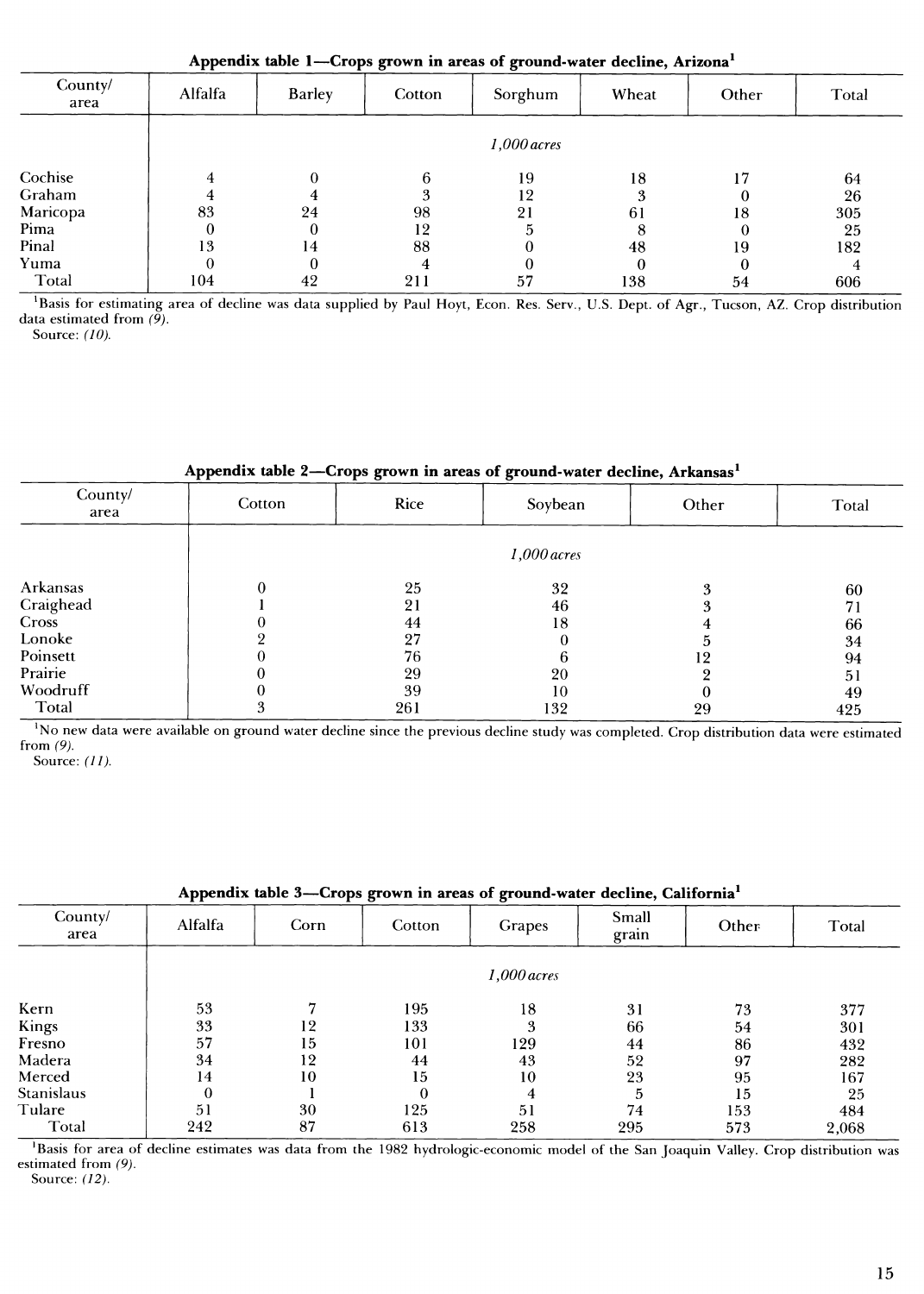| Appendix table 4—Crops grown in areas of ground-water decline, Colorado <sup>1</sup> |         |      |              |                  |       |       |       |  |  |  |
|--------------------------------------------------------------------------------------|---------|------|--------------|------------------|-------|-------|-------|--|--|--|
| Area                                                                                 | Alfalfa | Corn | <b>Beans</b> | Grain<br>sorghum | Wheat | Other | Total |  |  |  |
|                                                                                      |         |      |              | 1,000 acres      |       |       |       |  |  |  |
| Northern<br><b>High Plains</b>                                                       | 28      | 310  | 35           |                  | 61    | 64    | 505   |  |  |  |
| <b>Southern</b>                                                                      | 16      | 5    | 0            | 49               | 12    | 3     | 85    |  |  |  |
| <b>High Plains</b><br>Total                                                          | 44      | 315  | 35           | 56               | 73    | 67    | 590   |  |  |  |

Basis for area of decline was 1984 irrigated acreage data supplied by Donald Miles, Colorado State University. Crop distribution data were estimated with data from *(9).*

Source: *(13).*

#### **Appendix table** 5—**-Crops grown in areas of ground-water decline, Florida\***

|                                          | . .    | .             | . .        |       |       |  |  |
|------------------------------------------|--------|---------------|------------|-------|-------|--|--|
| Area                                     | Citrus | Pasture       | Vegetables | Other | Total |  |  |
|                                          |        | $1,000$ acres |            |       |       |  |  |
| Southwest Florida<br>Management District | 200    | 20            | 20         | 10    | 250   |  |  |

'Data from the Southwest Florida Management District indicate no significant change in the decline area from the previous decline study *(8).* Crop distribution data were estimated from *(9).*

Source: *(14).*

| are possessed on the case of growing water accrime, reame |               |                           |   |                         |    |       |       |  |  |  |  |
|-----------------------------------------------------------|---------------|---------------------------|---|-------------------------|----|-------|-------|--|--|--|--|
| County/<br>area                                           | Alfalfa       | <b>Barley</b><br>Potatoes |   | Sugar<br>Wheat<br>beets |    | Other | Total |  |  |  |  |
|                                                           | $1,000$ acres |                           |   |                         |    |       |       |  |  |  |  |
| Cassia                                                    | 39            | 30                        |   | 16                      | 63 | 38    | 188   |  |  |  |  |
| Elmore                                                    |               |                           |   |                         |    |       |       |  |  |  |  |
| Oneida                                                    |               |                           |   |                         |    |       | 21    |  |  |  |  |
| <b>Twin Falls</b>                                         |               |                           |   |                         |    |       | 10    |  |  |  |  |
| Total                                                     | 52            | 37                        | 3 | 16                      | 69 | 46    | 223   |  |  |  |  |

#### **Appendix table 6—Crops grown in areas of ground-water decline, Idaho\***

'Basis for estimating area of decline was data from several sources and personal communication (see *(15).* Crop distribution data were estimated from *(9).*

Source: *(15).*

#### **Appendix table 7-—Crops grown in areas of ground-water decline, Kansas^**

| Area                | Grain<br>Alfalfa<br>Corn<br>sorghum |     | Wheat | Other | Total |       |  |  |  |  |  |
|---------------------|-------------------------------------|-----|-------|-------|-------|-------|--|--|--|--|--|
|                     | $1,000$ acres                       |     |       |       |       |       |  |  |  |  |  |
| <b>Northwest</b>    | 21                                  | 181 | 73    | 91    | 45    | 411   |  |  |  |  |  |
| <b>West Central</b> | 9                                   | 41  | 71    | 82    | 24    | 227   |  |  |  |  |  |
| Southwest           | 92                                  | 442 | 398   | 510   | 100   | 1,542 |  |  |  |  |  |
| Total               | 122                                 | 664 | 542   | 683   | 169   | 2,180 |  |  |  |  |  |

Basis for estimating area of decline was the 1982 report on the Ogallala High Plains Aquifer *(2).* Crop distribution data were estimated from *(9).* Source: *(16).*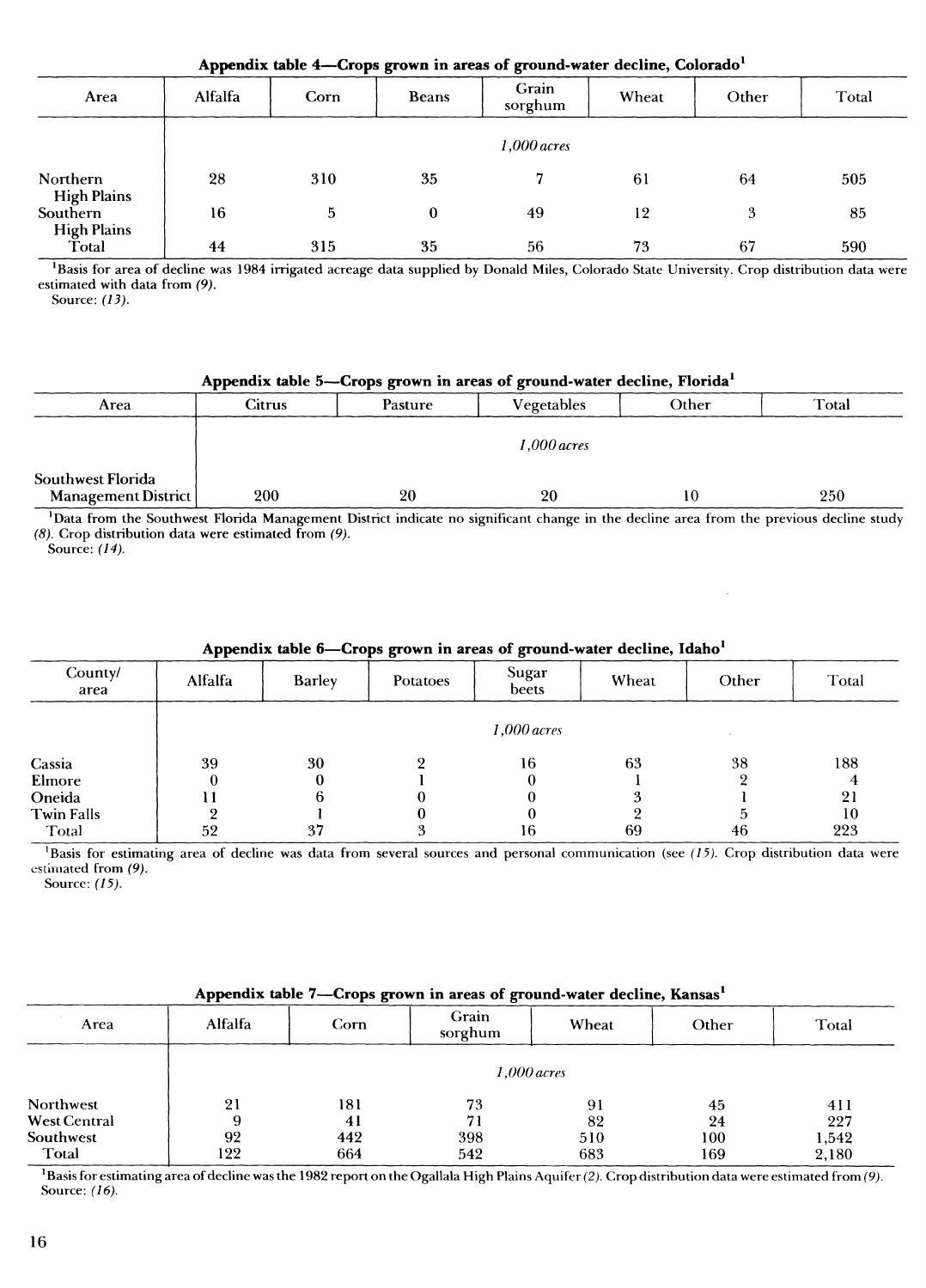| Appendix table 8—Crops grown in areas of ground-water decline, Nebraska <sup>1</sup> |               |       |     |    |     |       |  |  |  |  |  |  |
|--------------------------------------------------------------------------------------|---------------|-------|-----|----|-----|-------|--|--|--|--|--|--|
| Grain<br>Total<br>Other<br>Wheat<br>Alfalfa<br>Corn<br>Area<br>sorghum               |               |       |     |    |     |       |  |  |  |  |  |  |
|                                                                                      | $1,000$ acres |       |     |    |     |       |  |  |  |  |  |  |
| Southeast                                                                            | 15            | 816   | 67  |    | 212 | 1,117 |  |  |  |  |  |  |
| <b>East South Central</b>                                                            | 13            | 297   |     |    | 26  | 342   |  |  |  |  |  |  |
| Southwest                                                                            | 15            | 210   |     | 25 | 48  | 303   |  |  |  |  |  |  |
| <b>West Central</b>                                                                  |               |       |     |    | 16  | 27    |  |  |  |  |  |  |
| Northwest                                                                            |               | 22    |     |    | 48  | 87    |  |  |  |  |  |  |
| <b>East Central</b>                                                                  |               | 23    |     |    |     | 30    |  |  |  |  |  |  |
| Northeast                                                                            |               | 81    | 45  |    |     | 133   |  |  |  |  |  |  |
| Total                                                                                | 64            | 1.456 | 123 | 44 | 352 | 2.039 |  |  |  |  |  |  |

<sup>1</sup>Bases for estimating area of decline were 1984 irrigation well registration data and the 1984 well location map. Crop distribution data were estimated from *(9).*

Source: *(17).*

| Appendix table 9-Crops grown in areas of ground-water decline, New Mexico |  |  |
|---------------------------------------------------------------------------|--|--|
|                                                                           |  |  |

| County/<br>area             | Alfalfa | Cotton | Corn | Grain<br>sorghum | Wheat | Other | Total |
|-----------------------------|---------|--------|------|------------------|-------|-------|-------|
|                             |         |        |      | $1,000$ acres    |       |       |       |
| Chaves, Eddy<br>Curry, Lea, | 84      | 21     |      | 4                |       | 13    | 130   |
| Roosevelt                   | 37      | 26     | 49   | 81               | 114   | 43    | 350   |
| Luna                        | 3       | 25     |      |                  | 4     | 11    | 55    |
| Torrance                    | 12      | 0      | 4    | 0                |       | 8     | 25    |
| Total                       | 136     | 72     | 55   | 96               | 126   | 75    | 560   |

<sup>1</sup>Data from the annual New Mexico irrigation survey show no significant change in irrigated acreage since the last ground-water decline study *(18).* Crop distribution data were estimated from *(9).* Source: *(18).*

#### **Appendix table 10—Crops grown in areas of ground-water decline, Oklahoma**

|                 | . .           |          | . .<br>$\bullet$ | o                |          |       |       |       |  |  |  |
|-----------------|---------------|----------|------------------|------------------|----------|-------|-------|-------|--|--|--|
| County/<br>area | Alfalfa       | Cotton   | Corn             | Grain<br>sorghum | Peanuts  | Wheat | Other | Total |  |  |  |
|                 | $1,000$ acres |          |                  |                  |          |       |       |       |  |  |  |
| Caddo           | 17            | 4        | 9                | 13               | 26       | 9     | 13    | 84    |  |  |  |
| Harmon          | 3             | 13       | $\bf{0}$         |                  | 0        | 6     |       | 24    |  |  |  |
| Texas, Beaver,  |               |          |                  |                  |          |       |       |       |  |  |  |
| <b>Cimarron</b> | 17            | $\theta$ | 29               | 167              | $\theta$ | 198   | 4     | 415   |  |  |  |
| Total           | 37            | 17       | 31               | 181              | 26       | 213   | 18    | 523   |  |  |  |

'Basis for area of decline was the 1983 Oklahoma irrigation survey. Crop distribution data were estimated from *(9).* Source: *(19).*

# **Appendix table 11—Crops grown in areas of ground-water decline, Texas\***

| Area                                     | Hay and<br>alfalfa | Cotton        | Corn     | Grain<br>sorghum | Peanuts  | Rice         | Soybeans     | Wheat    | Other | Total |  |
|------------------------------------------|--------------------|---------------|----------|------------------|----------|--------------|--------------|----------|-------|-------|--|
|                                          |                    | $1,000$ acres |          |                  |          |              |              |          |       |       |  |
| Northern High<br>Plains<br>Southern High | 15                 | $\bf{0}$      | 135      | 384              | $\bf{0}$ | $\bf{0}$     | 9            | 507      | 40    | 1,090 |  |
| <b>Plains</b>                            | 32                 | 1,070         | 420      | 624              | 25       | $\bf{0}$     | 315          | 517      | 158   | 3,161 |  |
| <b>Trans-Pecos</b>                       | 19                 | 9             | 0        | 2                | $\theta$ | $\bf{0}$     | 0            |          | 21    | 52    |  |
| Winter Garden                            | 48                 | 28            | 11       | 6                | 0        | $\mathbf{0}$ | 0            | 4        | 17    | 114   |  |
| <b>Gulf Coast</b>                        |                    |               | $\Omega$ | 3                | 0        | 133          | $\mathbf{0}$ | $\Omega$ | 8     | 148   |  |
| Total                                    | 115                | 1.108         | 568      | 1,019            | 25       | 133          | 324          | 1.029    | 244   | 4,565 |  |

<sup>1</sup>Basis for the area of decline was the 1984 Texas irrigation survey. Crop distribution was estimated from (9). Source: *(20).*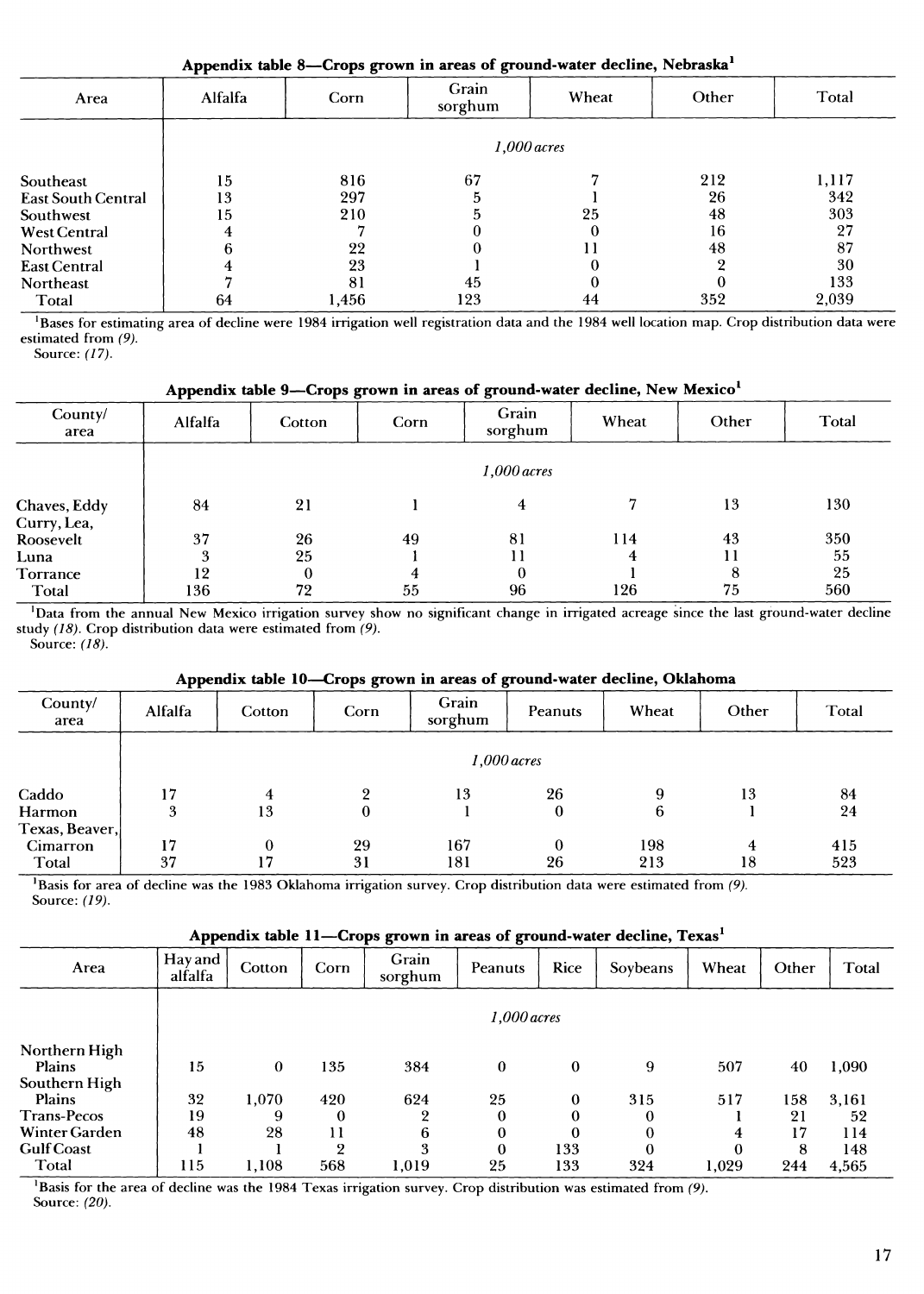|                                     | Appendix table 12—Size and characteristics of |
|-------------------------------------|-----------------------------------------------|
| ground-water decline areas, Arizona |                                               |

| County/area | Decline area<br>irrigated | Lift     | Average annual<br>decline |
|-------------|---------------------------|----------|---------------------------|
|             | 1,000 acres               | -------- | -- <i>Feet----------</i>  |
| Cochise     | 64                        | 375      | 2.5                       |
| Graham      | 26                        | 75       | 2.0                       |
| Maricopa    | 305                       | 275      | 3.0                       |
| Pima        | 25                        | 350      | 3.0                       |
| Pinal       | 182                       | 535      | 3.0                       |
| Yuma        | 4                         | 375      | 2.0                       |
| Total       | 606                       | N/A      | N/A                       |
|             |                           |          |                           |

 $N/A = Not applicable.$ 

Source: *(10).*

| Appendix table 13-Size and characteristics of |  |
|-----------------------------------------------|--|
| ground-water decline areas, Arkansas          |  |

| County/area     | Decline area<br>irrigated | Lift | Average annual<br>decline |
|-----------------|---------------------------|------|---------------------------|
|                 | 1,000 acres               |      | ----------Feet----------  |
| <b>Arkansas</b> | 60                        | 120  | 1.3                       |
| Craighead       | 71                        | 70   | 1.0                       |
| <b>Cross</b>    | 66                        | 115  | .8                        |
| Lonoke          | 34                        | 80   | 1.0                       |
| Poinsett        | 94                        | 80   | 1.0                       |
| Prairie         | 51                        | 115  | 1.3                       |
| Woodruff        | 49                        | 50   | .5                        |
| Total           | 425                       | N/A  | N/A                       |
|                 |                           |      |                           |

 $N/A = Not applicable.$ 

Source: *(11).*

| Appendix table 14-Size and characteristics of |  |
|-----------------------------------------------|--|
| ground-water decline areas, California        |  |

 $\cdot$ 

| County/area       | Decline area<br>irrigated | Lift                             | Average annual<br>decline |
|-------------------|---------------------------|----------------------------------|---------------------------|
|                   | $1,000$ acres             | ---------- <i>Feet----------</i> |                           |
| Kern              | 377                       | 260                              | 3.5                       |
| Kings             | 301                       | 165                              | .8                        |
| Fresno            | 432                       | 110                              | 2.5                       |
| Madera            | 282                       | 135                              | 1.3                       |
| Merced            | 167                       | 110                              | $1.8\,$                   |
| <b>Stanislaus</b> | 25                        | 100                              | -5                        |
| Tulare            | 484                       | 185                              | 1.0                       |
| Total             | 2,068                     | N/A                              | N/A                       |

 $N/A = Not applicable.$ 

Source: *(12).*

#### **Appendix table 15—Size and characteristics of ground-water decline areas, Colorado**

| o                                        |                           |            |                           |
|------------------------------------------|---------------------------|------------|---------------------------|
| Area                                     | Decline area<br>irrigated | Lift       | Average annual<br>decline |
|                                          | $1,000$ acres             | -------    | -Feet----------           |
| Northern High<br>Plains<br>Southern High | 505                       | 175        | 2                         |
| Plains<br>Total                          | 85<br>590                 | 275<br>N/A | 9<br>N/A                  |

 $N/A$  = Not applicable.

Source: *(13).*

#### **Appendix table 16—Size and characteristics of ground-water decline areas, Florida**

| Area                                               | Decline area<br>irrigated | Lift    | Average annual<br>decline |
|----------------------------------------------------|---------------------------|---------|---------------------------|
|                                                    | $1.000$ acres             | ------- | --Feet-----------         |
| Southwest Florida<br>Management<br><b>District</b> | 250                       | 100     | 2.5                       |
| Source: (14).                                      |                           |         |                           |

**Appendix table 17—Size and characteristics of ground-water decline areas, Idaho**

| Decline area<br>irrigated | Lift | Average annual<br>decline |
|---------------------------|------|---------------------------|
| $1.000$ acres             |      | ----------Feet----------  |
| 188                       | 200  | 2.8                       |
|                           | 350  | 5.0                       |
| 21                        | 250  | 3.0                       |
| 10                        | 375  | 1.1                       |
| 223                       | N/A  | N/A                       |
|                           |      |                           |

 $N/A = Not$  applicable.

Source: *(15).*